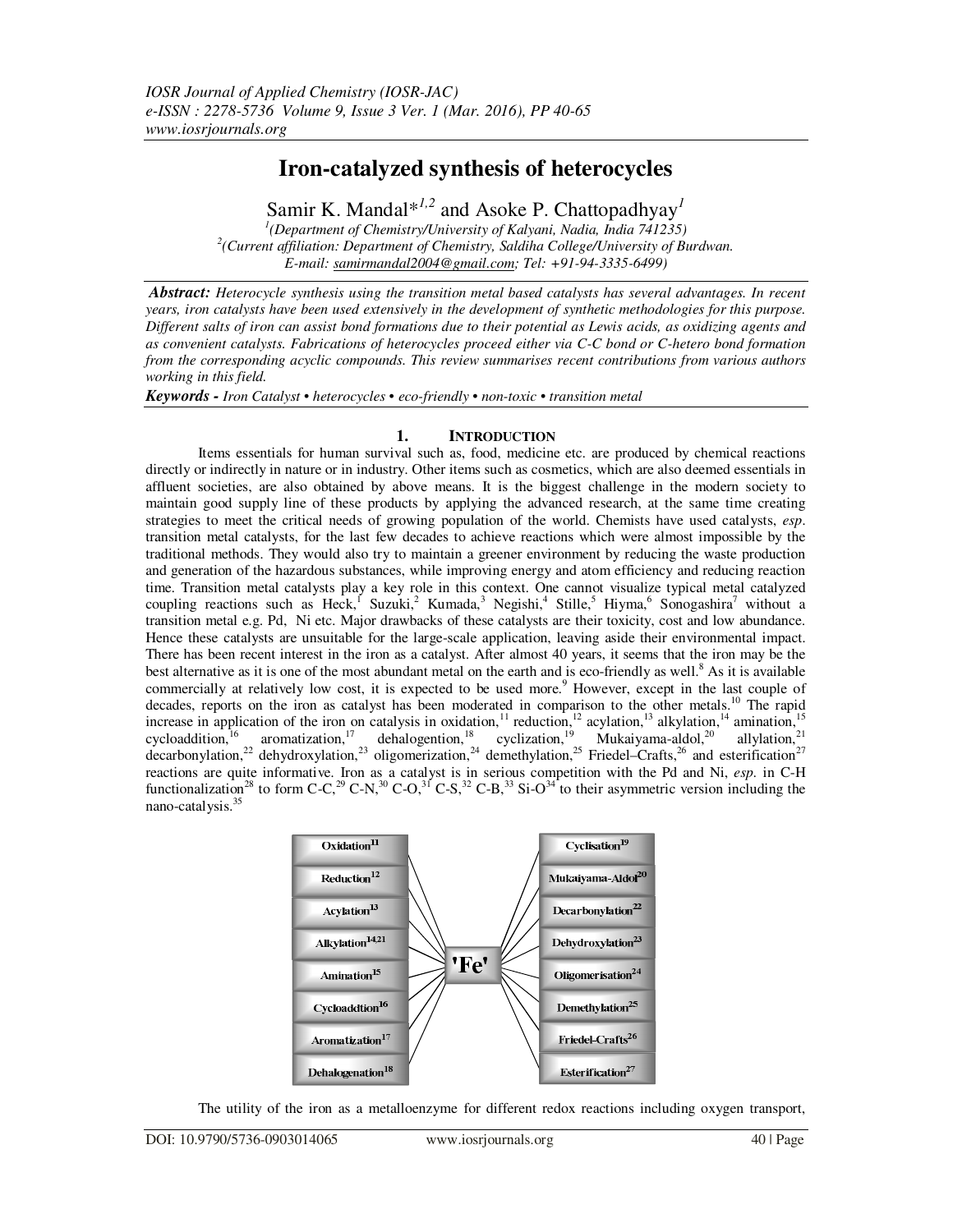hydroxylation, epoxidation, mono-oxygenation, addition, substitution, cycloaddition, hydrogenation, rearrangement, polymerization and cross coupling reactions are already well-documented.<sup>36</sup> Its effect in reducing use of toxic metals and their release in the environment is less discussed. This aspect has already been considered in the pro-drug<sup>37</sup> formulation. With an aim to increase attention on the iron catalyzed transformations, as well as providing a glimpse of further developments to come, this review offers to present a comprehensive report on recent developments in the iron-catalyzed transformations to the synthesis of heterocyclic compounds up to the end of 2014. Although it is well nigh impossible to summarize all such works in a single review, we hope to assemble at least one example of each type of the reaction as categorized below. We also expect that it will be of help to synthetic chemists, and offer an alternative to catalyst currently in vogue.

# **2. MECHANISM**

 Transition metal can assume multiple oxidation states, in the presence or absence of ligands, important on their catalytic process, by the virtue of their incomplete d-subshell. Although the iron can act as a Lewis acid or an oxidising agent, cross-coupling mechanism suggested in the literature typically cite the palladium and nickel as catalyst. However, highly reactive nucleophilic and paramagnetic nature of the iron-organo complexes makes them competitive in the field. Presence of more than one active species due to multiple exchange and disproportionation of the organo-iron intermediate do not hinder38 the determination of the reaction pathway accurately. Product formation is also ensured in most cases. Typical iron-catalyzed processes take place extremely rapidly even at the low temperature, let alone at room temperature. The mechanisms suggested here are based on direct or indirect experimental evidences.39 Corroboration is almost impossible in each case due to lack of elementary knowledge about electronic structure and the reactivity of intermediate low-valent iron species.



 Kochi, the pioneer of work on iron catalyzed reactions, proposed the mechanism by considering Fe(I)40 as the active species based on his experiments (Fig. 1). According to him, the active component is metastable which on standing in absence of reactant loses its catalytic activity. This was contradicted by Bogdanovic´ and other who proposed that the active iron species is Fe(-II) (Fig. 2).41 Three different mechanisms are extant at present. All state that the pre-catalyst is either Fe(II) or Fe(III), which is reduced by the organic nucleophile. Current proposals accept a formal Fe(-2) / Fe(0)41 rather than an Fe(+1)/Fe(+3) or Fe(0)/Fe(+2)42 as the redox couple. Although Fe(0) is considered to be the active catalyst, Fe-powder is not catalytically efficient and must be ligated to a source of nucleophile.



*Fig. 3 Most Accepted mechanism based on low-valent intermetallic catalyst.* 

# **3. REACTIONS**

# **3.1. Oxygen Heterocycles**

 Methodologies leading to the formation of ring systems with one or more hetero-atoms have been explored using transition metals via C-C or C-O bond formation reaction on several occasions.<sup>43</sup> In many occasion, iron has also been used as the catalyst for oxidative purpose and useful instead of toxic reagents such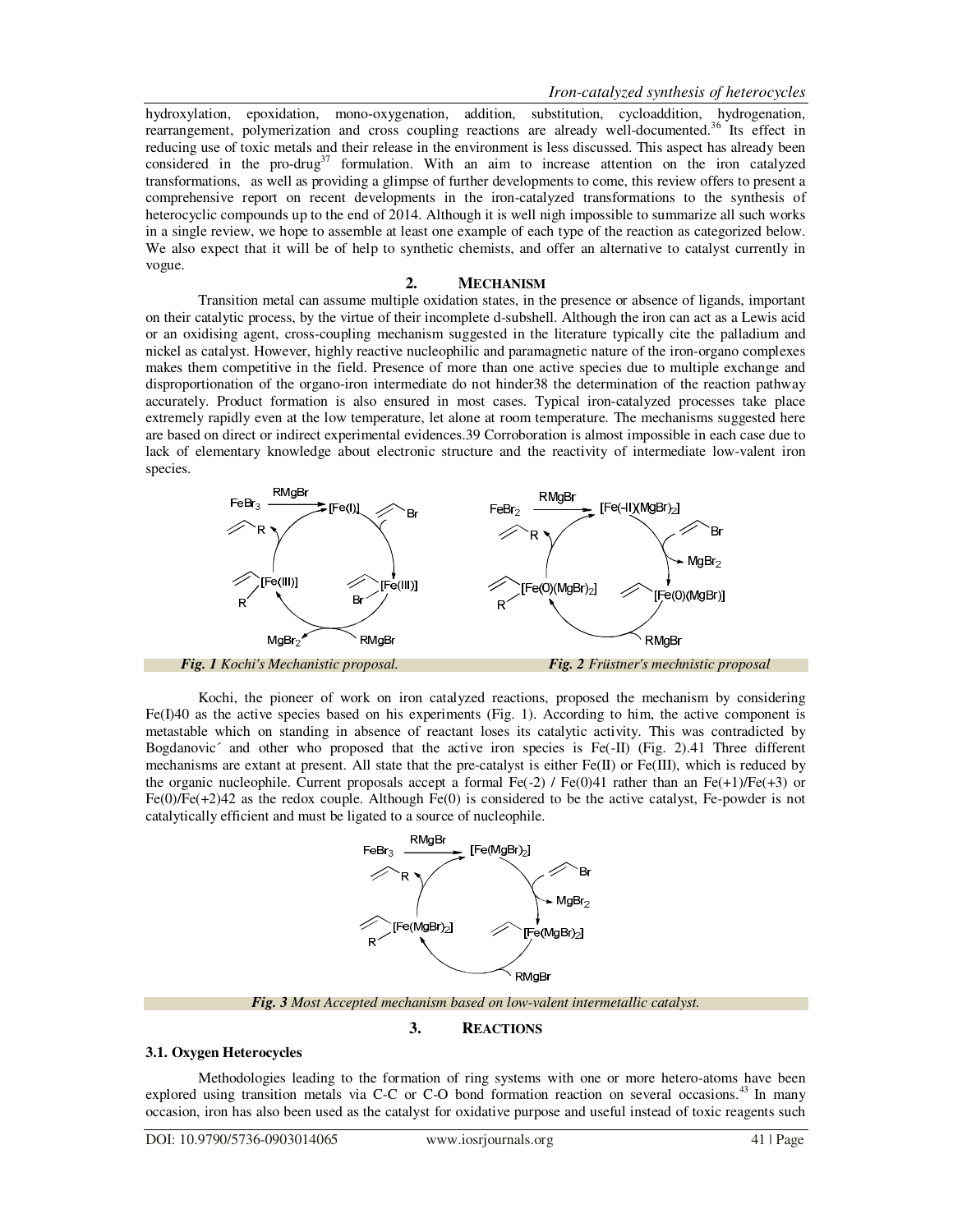as Cr, Mn, Ni, Cu and Pd-complexes. Heterocycles containing oxygen<sup>44</sup> e.g. furan or pyran is of much interest as these are key substructures of several medicinal compounds.

#### **3.1.1. Lactone derivatives**

Lactones such as  $\beta$ ,  $\gamma$ , δ-lactones are important units of many natural products having medicinal value. Typical Baeyer Villiger oxidation<sup>45</sup> reaction (Scheme 1) of cycloalkanone (1) in the presence of non-toxic and inexpensive ferric oxide under aerobic condition was shown to result in biologically active lactone (**2**). The resence of an aldehyde is crucial to the reaction, as in the presence of  $Fe<sub>2</sub>O<sub>3</sub>$  and molecular oxygen, the aldehyde forms an acylperoxy radical which subsequently abstracts a H-radical from another aldehyde to form a peracid. The in situ generated peracid reacts with the ketone in a similar way to produce the lactone.



*Scheme 1 Synthesis of lactone ring 2*

The  $\eta^1$ -allyl-CpFe(CO)<sub>2</sub> complex prepared from allyl halide and [Cp(CO)<sub>2</sub>Fe]<sup>-</sup>Na<sup>+</sup> underwent [3+2]cycloaddition reaction with electron deficient alkene to give  $CpFe(CO)_2$  substituted cyclopentane derivative.<sup>46</sup> Removal of  $CpFe(CO)$ <sub>2</sub> becomes easy under oxidative cleavage to afford the cyclopentane derivative. On the other hand, β-lactone (**5**) or δ-lactone (**6**) were achieved via cationic η 3 -allyltetracarbonyliron complex (**4**) prepared from 2-vinyloxirane (**3**) and pentacarbonyliron under photolysis followed by oxidative demetallation (Scheme 2). The two different product distributions are due to attachment of two different allyl termini to the metal.<sup>47</sup> The same strategy has been used in preparation of lactam.



*Scheme 2 Synthesis of lactone ring 5 & 6* 

Similarly γ-lactone (8) has been achieved from  $\text{CpFe(CO)}_2$  substituted enone or enal (7) via cyclocarbonylation in presence of metal hydride or metal alkyl (Scheme 3).<sup>48</sup> Use of organometallic compound such as alkyl lithium or Grignard reagent is crucial for such cyclocarbonylations.



*Scheme 3 Synthesis of lactone ring 8*

#### **3.1.2. Acetonide derivatives**

 Synthetic use of masked diols is significant in carbohydrate chemistry. Iron(III) chloride was used as good catalyst for conversion of epoxide (**9**) into acetonide (1,3-dioxolane) (**10**) under mild and rapid condition (Scheme 4). $49$  This method is useful for conversion of alkene into masked diol and subsequently to aldehyde without using well known toxic and harsh reagents, such as osmium tetroxide or Brønsted acid media. The reaction showed high regio- and stereo-selectivity at room temperature.

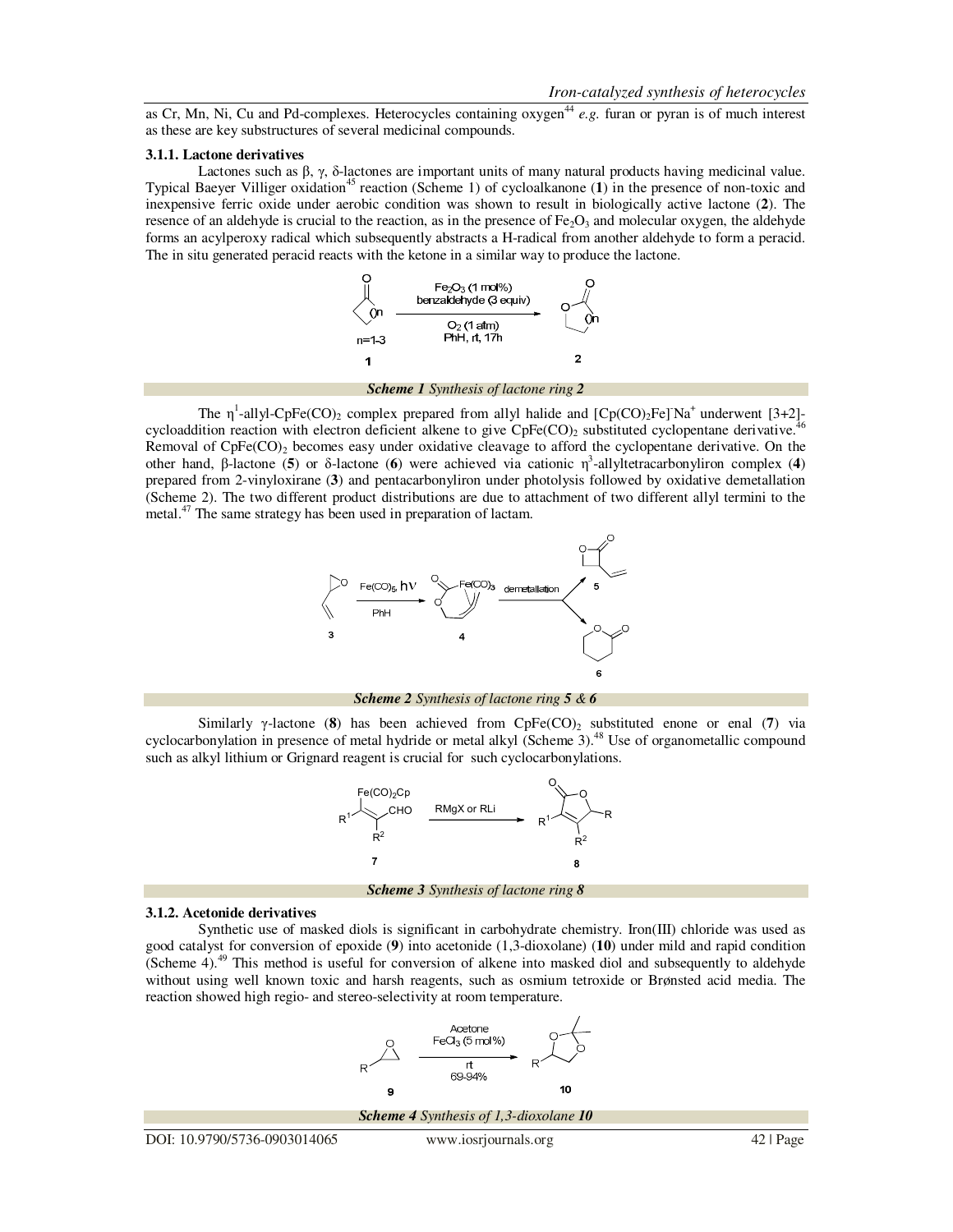# **3.1.3. Xanthenes derivatives**

 Although several transition metal based reagents including iron have been exploited for C-C bond formation reaction, the reverse has not been fully explored. Carbon-carbon bond activation has been investigated by Li and co-workers using iron as catalyst. They reported C-C bond activation of tri-aryl methane produced in situ upon reaction of aldehyde (**11**) and N-methyl indole (**12**). This protocol has been shown to be useful in synthesis of 9-indolyl-substituted xanthene (13) using iron catalyst (Scheme 5).<sup>50</sup>



*Scheme 5 Synthesis of xanthene 13*

 Synthesis of symmetrical and unsymmetrical 9-arylxanthenes (**17**) has been achieved through sequential aromatic nucleophilic substitution of commercially available 2-fluorobenzaldehydes (**14**) with arenoxides and proceeded through formation of arenoxybenzaldehydes (**15)** and carbinol (**16**) after Grignard reaction and FeCl<sub>3</sub>-catalyzed intramolecular diarylmethylation in high yield (Scheme 6).<sup>51</sup> Similar strategy has also been applied for synthesis of 9-arylthioxanthenes. The reaction took place via cationic activation of diaryl carbinols in ambient condition.



*Scheme 6 Synthesis of 9-arylxanthenes 17*

 This result encouraged Li et al. to further development of 9-alky-substituted xanthenes. They achieved microwave-assisted one-pot synthesis of 9-substituted xanthene by a cascade benzylation-cyclization reaction using iron(III) chloride as catalyst (Scheme 7).<sup>52</sup> In this protocol, the reaction was claimed to be smooth for acetate (**18**) with an alkyl group at the benzylic position with various phenols (**19**) to afford 9-alkyl-substituted xanthene (**20**). In addition to benzyl acetate, benzyl bromide and benzyl carbonate were also suitable for this reaction scheme, but when benzyl alcohol was used as the benzylating agent only 29% yield was obtained.

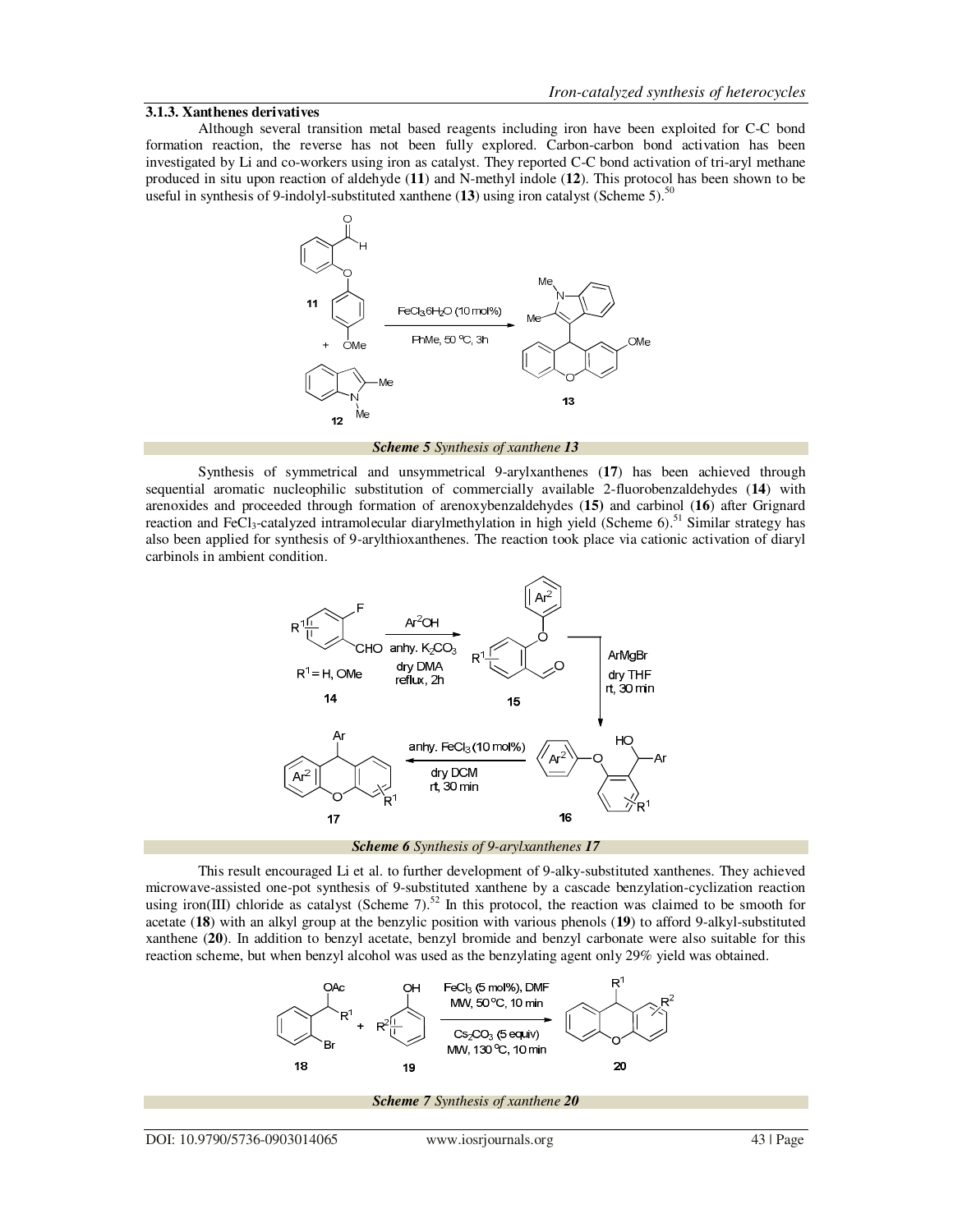# **3.1.4. 2***H***-Chromene derivatives**

 Biologically important functionalized chromenes are useful as precursors of flavonols, amines, and other important targets. Alkyne-aldehyde metathesis has been utilized for synthesis of functionalized 2*H*chomene (**22**) via intramolecular alkyne-aldehyde metathesis (Scheme 8).<sup>53</sup> The reaction works well for both alkyl and aryl substituted alkyne (**21**), but was found unsuitable for terminal alkynes. A series of substituted 2*H*chromenes have been synthesized and remained compatible toward a wide range of functional groups, such as methoxy, fluoro, chloro, bromo and phenyl groups. The reaction was expected to follow formal [2+2] cycloaddtion scheme to form oxetane intermediate, followed by cycloreversion to produce 2*H*-chromene completely regioselectively. One pot preparation of 3-nitrochromene was also shown to be efficient in presence of FeCl3-piperidine under refluxing condition in toluene through sequential nitroalkene/Michael addition/aldol condensation reactions.<sup>54</sup>



*Scheme 8 Synthesis of substituted 2H-chromene 22*

## **3.1.5. Benzo[b]oxepine derivatives**

 Later on, the same group has extended the alkyne-aldehyde metathesis procedure for synthesis of dibenzo $[b, f]$ oxepine and benzo $[b]$ oxepine (24) derivatives using FeCl<sub>3</sub> catalyst with high regio- and chemoselectivity (Scheme 9).<sup>55</sup> This method worked well for both electron-donating and electron-withdrawing aryl substituted alkyne (**23**), but did not work for alkyl substituted alkyne. This method proved to be selective and useful over the normal 8-*endo*-trig cyclization.



# **3.1.6. Tetrahydrofuran derivatives**

 Oxidative cyclization of two or more unsaturation part of a molecule via stoichiometric amount of Fecomplex mediated reaction had been utilized for the past two to three decades.<sup>56</sup> Strained rings like cyclopropane (**25**) underwent indirect oxidative cleavage in presence of 10 mol% iron-perchlorate in open air condition and cyclised in presence of suitable acceptor unit, alkene to form bicyclic compound (**26**) through the C-C bond opening and bond forming reaction (Scheme 10).<sup>57</sup> The reaction was supposed to undergo on SET induced C-C bond cleavage reaction. 1,3-Dithiane was important to reduce the side reaction by reducing the intermediate properly.



*Scheme 10 Synthesis of tetrahydrofuran 26*

 The remarkable efficiency of cross coupling reaction of organic nucleophile with organic electrophile has led to combination of a smaller unit into a larger unit avoiding stepwise synthesis. Alkyl halide (**27** or **29**) and Grignard reagent underwent cross-coupling reaction in presence of iron catalyst at low temperature to afford bicyclic hexahydro-2H-furo[2,3-b]pyran skeletal (28 or 30) in good yield (Scheme 11).<sup>58</sup>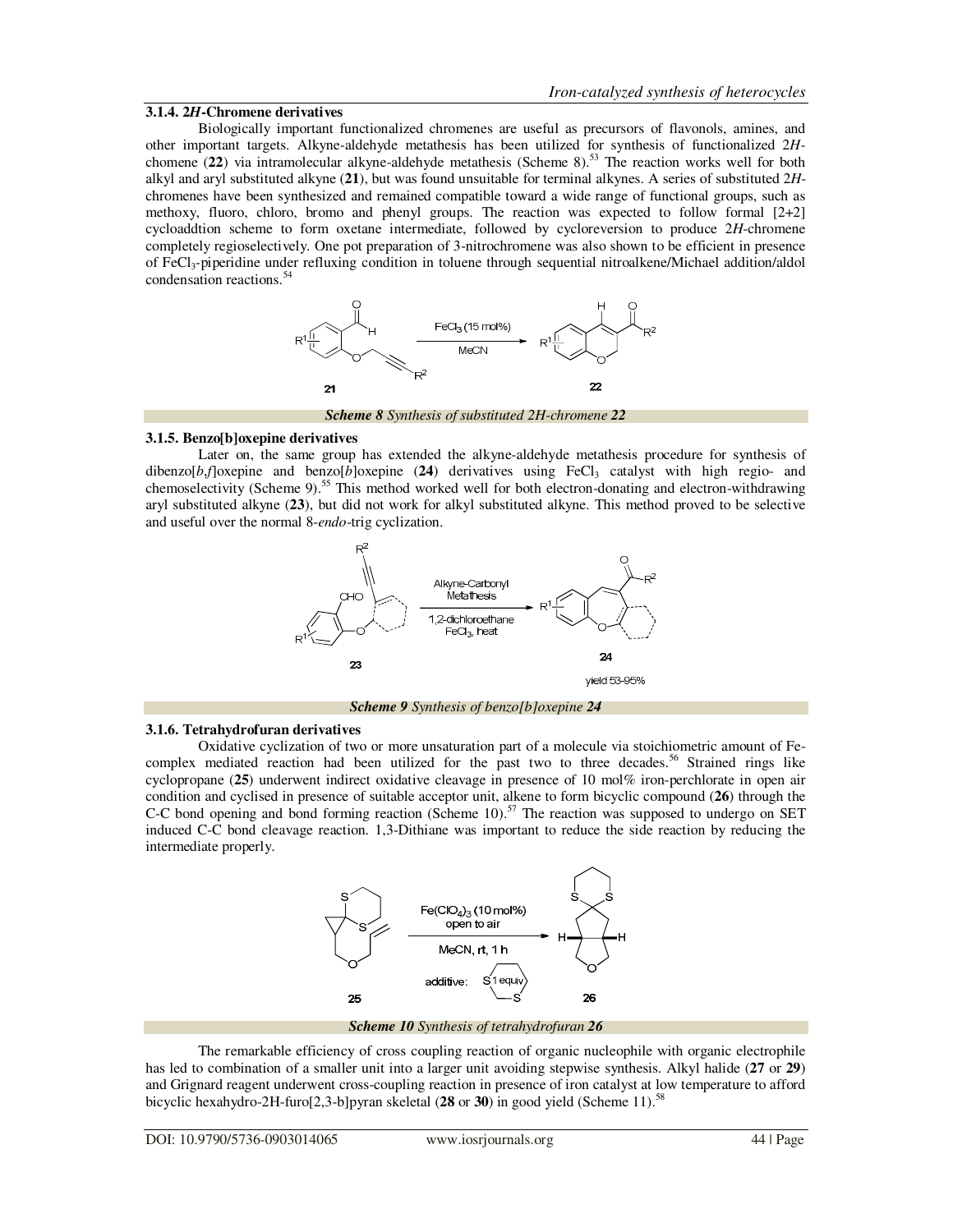

 The reaction possibly followed a radical pathway. The same reaction product was shown to be feasible in presence of catalyst  $\text{FeCl}_2$  and alkyl bromide.<sup>59</sup>



 Tetrahydrofuran (**32**) was synthesized effectively via sequential chloronitration, elimination and Michael addition reaction from suitably substituted alkene  $(31)$  using Fe(NO<sub>3</sub>)<sub>3</sub> as catalyst (Scheme 12).<sup>60</sup> This method was exclusively used for synthesis of pyrrolidine. An intramolecular ring expansion strategy of epoxide has been utilised using Fe-NHC catalytic condition, where  $FeCl<sub>2</sub>$  was used as pre-catalyst.<sup>61</sup> 2-Aminotetrahydrofuran is the common structural motif of nucleosides and are useful as therapeutic agents for the treatment of cancer, infections, and viral diseases. Iron(III) chloride mediated stereoselective [3+2] annulations and atom economic route for synthesis of 2-aminotetrahydrofuran (**35**) from aminocyclopropane (**33**) and aldehyde (**34**) has been described.62 This reaction is effective for a number of aldehydes with excellent yield (Scheme 13). Here aminocyclopropanes act as three-carbon zwitterionic synthons and subsequently underwent cycloaddition reaction with aldehyde to afford 2-aminotetrahydrofurans.



# **3.1.7. Furan derivatives**

 Iron complex [FeCl3-DMEDA] catalyzed double domino reaction with halo-phenol (**36**) and alkyne results in benzofuran (38) and indole via cross-coupling and cycloisomeristion processes.<sup>63</sup>



## *Scheme 14 Synthesis of benzofuran 38*

 Cross-coupling results in the intermediate compound **37** which subsequently cycloisomerises to benzofuran with moderate yield (Scheme 14).

 $Fe<sub>3</sub>O<sub>4</sub>$ –SO<sub>3</sub>H nanoparticles have been recognized as effective catalysts for synthesis of dihydrofuran (**40**) fused with cyclooctanoid via dehydration reaction of dihydroxy cyclo-octanoid heterocylce (**39**) (Scheme 15).<sup>64</sup> In this process, the catalyst remains active after five cycles and worked well even for acid sensitive groups like amide under ambient conditions. The short reaction time and high yield also makes the method smart in terms of higher member ring rupture and avoids tedious purification procedure.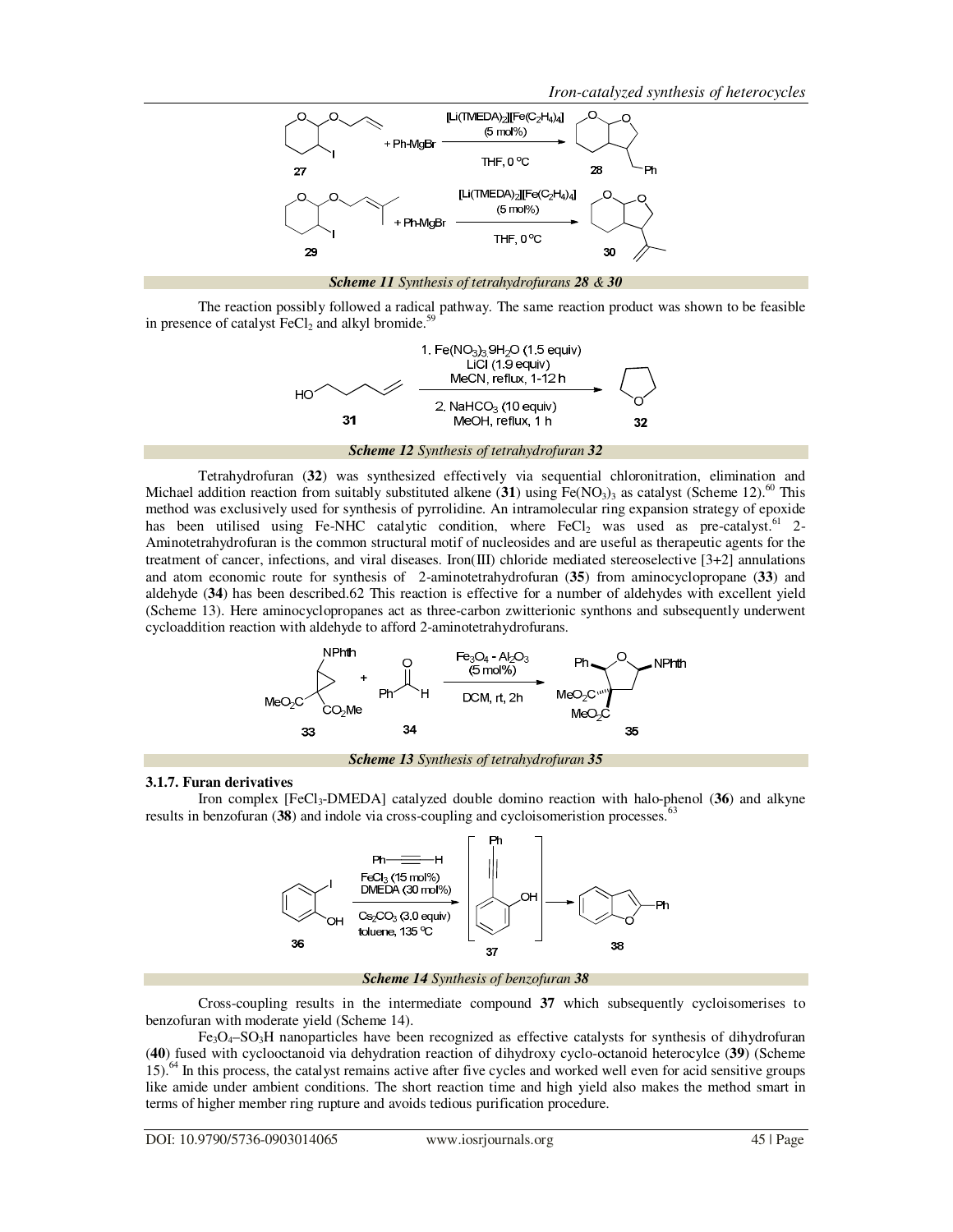

*Scheme 15 Synthesis of dihydrofuran 40*

#### **3.1.8. Coumarin derivatives**

Natural 3-oxo-3H-benzopyrans,<sup>65</sup> commonly termed as coumarins, are well known pharmaceutical, aromatic, agrochemical and insecticidal agents. 4-substituted coumarin (**43**) from phenol (**41**) and 1,3-diketone  $(42)$  has been synthesized under solvent free condition using ultra-sound assisted FeCl<sub>3</sub> catalyst with high efficiency (Scheme 16). With this protocol, the use of hazardous materials was minimized to make the process environmentally friendly for Pechmann reaction. They have shown high yield of coumarins at 100  $^{\circ}$ C using 150W within 1-20 min. The same catalyst was shown to useful for synthesis of 3-nitrochromene (**48)** from sequential formation of nitroalkene (**46**) from aldehyde (**44)** and nitromethane (**45**)/Michael addition/aldol condensation reactions with salicylaldehyde (47) (Scheme 17)<sup>96</sup>





# **3.1.9. Tetrahydropyran derivative**

 Takacs and co-worker have reported the stereoselective synthesis of bicyclic ring in presence of Fecatalyst using enediene carbocyclization. This tool was shown to be useful for synthesis of several heterobicyclic ring compounds, *e.g.* tetrahydropyran, indolizidine and quinolizidine which was effective for the substrate undergoing Fe-enediene complexation.<sup>66</sup> The enediene carbocyclization of 49 occurs smoothly to yield tetrahydropyrans (**50, 51)** in 1:1.3 ratio (Scheme 18). Thus stereoselectivity and product formation are solely dependent on the substituted ring attached to the enediene and the nature of the ligand used with the pre-catalyst,  $Fe(acac)<sub>3</sub>$ . It was claimed that the reaction proceeded through oxidative cyclization and the bisoxazolinemodified catalyst was superior under the reaction condition.



*Scheme 18 Synthesis of tetrahydropyran 50 & 51*

#### **3.2. Nitrogen-Oxygen Heterocyles**

**3.2.1. Oxazolidine derivatives** 

Osmium-catalyzed<sup>67</sup> Sharpless aminohydroxylation is a well established method in this area. Atom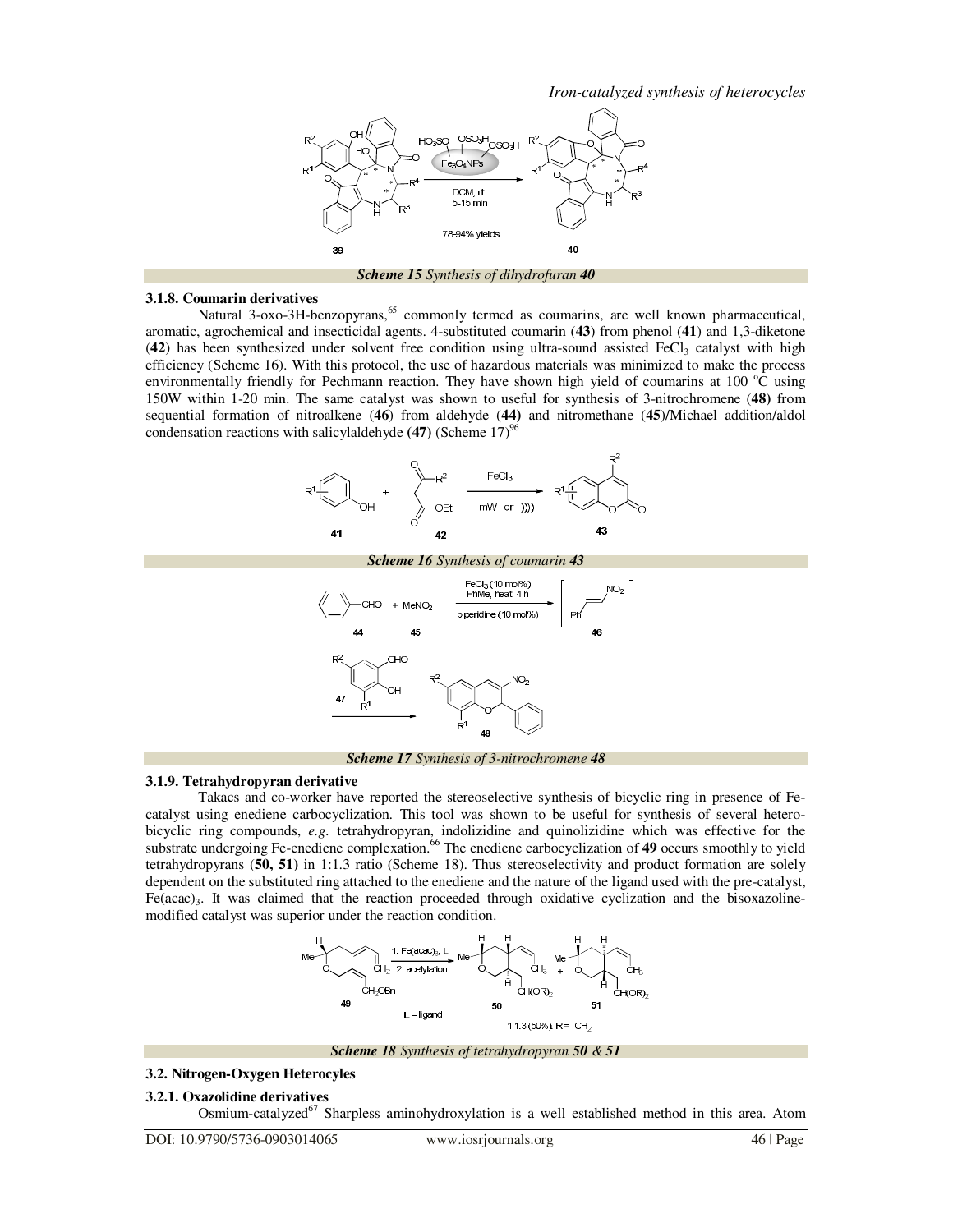economy is demonstrated, and hazardous transition metals like Os, Pd, Cu have been replaced by appropriate choice of inexpensive, non-toxic first row transition metal Fe as catalyst in aminohydroxilation of alkene. The aminohydroxylation reactions have been reported either via intramolecular<sup>68</sup> reaction or via intermolecular<sup>69</sup> reaction with activation of N-O bond to form either substituted oxazolidine or substituted oxazolidin-2-one.

The first Fe-catalyzed aminohydroxylation reaction was discovered by Williamson and Yoon in 2010 via oxaziridine activation reaction. *N*-sulfonyl oxaziridine (53) reacted with alkene (52) in presence of 5 mol% Fe(acac)<sub>3</sub> to afford 2,5-substituted oxazolidine (54) which is regioisomeric with 2,4-substituted oxazolidine form in presence of a copper catalyst (Scheme 19).<sup>70</sup>



#### **3.2.2. Oxazolidinone derivatives**

 Similar to aminochlorination, intramolecular aminohydroxylation of olefins with functionalized hydroxylamine (**55**) catalyzed by iron(II)-complex have been reported in 2013 (Scheme 20).<sup>68</sup> This method is useful for synthesis of amino alcohols with excellent selectivity (*dr* up to > 20:1), although selectivity depends on the selection of counteranion/ligand combinations. Based on the experimental results, it was assumed that the reaction proceeds via iron nitrenoid intermediate to form substituted oxazolidin-2-one (**56**).

 The same protocol worked well when it was applied to indole system for conversion of **57** to **58** with high enantioselectivity although diastereo-selectivity and yields were slightly lower (Scheme 21).<sup>71</sup> This reaction, catalyzed by iron(II)–chiral bisoxazoline (BOX) complexes, is useful for asymmetric synthesis of a series of biologically active 3-amino oxindoles and 3-amino indolanes.





 Aminochlorination of olefins has been shown to be productive by Fe(II)-catalyzed intramolecular reaction.<sup>72</sup> Substituted olefins has been transformed to oxazolidinones (**61-64**) diastereoselectively using catalytic amount of  $FeCl<sub>2</sub>$  in the presence of trimethylsilylchloride (Scheme 22). Although monosubstituted olefin (**59**) gave high diastereoselectivity, for the compound (**60**) having internal double bond, diastereoselectivity depends on the substitutents.

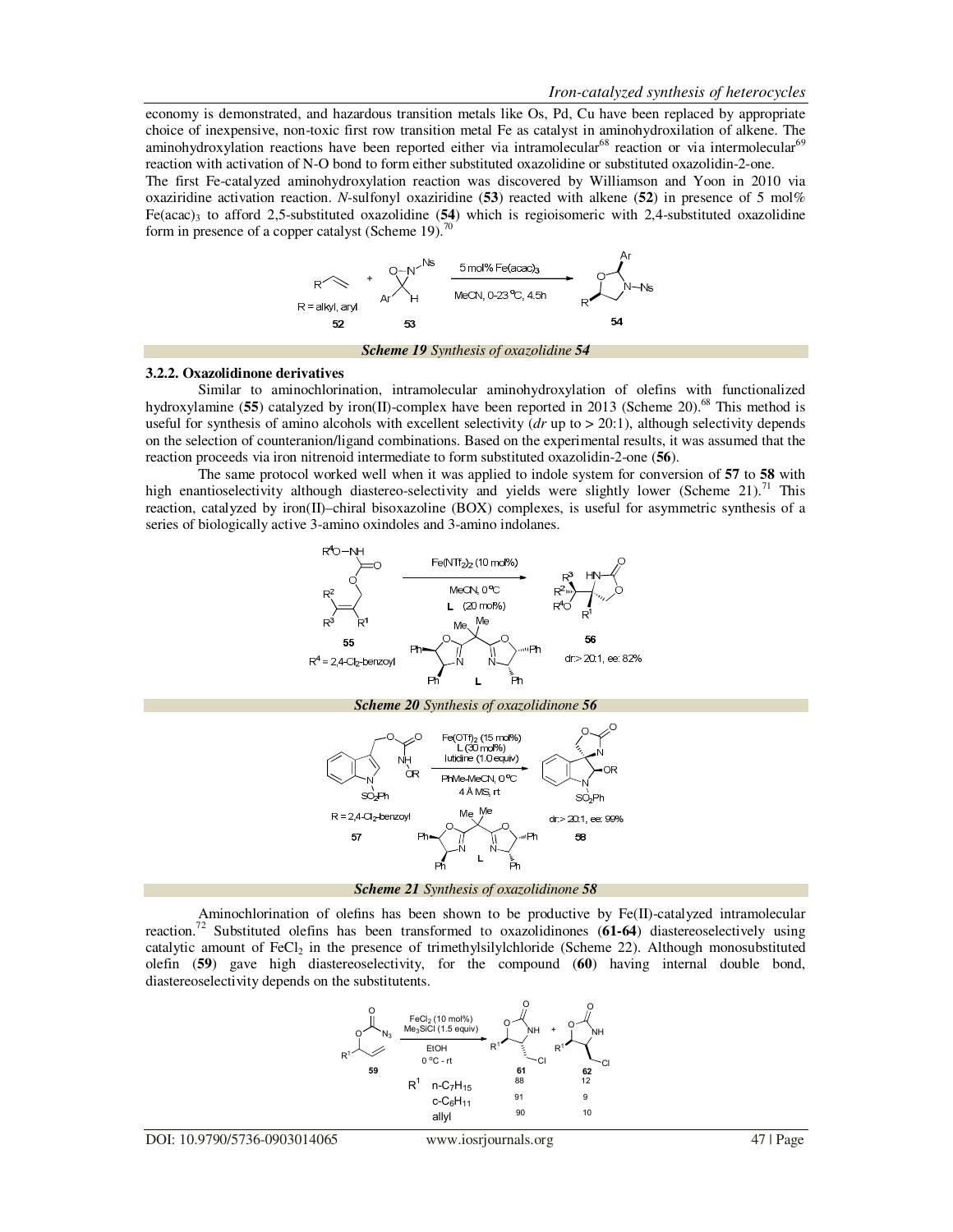

*Scheme 22 Synthesis of oxazolidinones 61-64*

# **3.2.3. Oxadiazole derivatives**

In last few years, 1,2,4-oxadiazoles are being used as ligands for metal catalyzed reactions.<sup>73</sup> 1,2,4oxadiazoles are also biologically important, as recently 5-keto-1,2,4-oxadiazoles were established as antiinflammatory agents.<sup>74</sup> The amidoxime route is well established for synthesis of 1,2,4-oxadiazoles.<sup>75</sup> New alternative one-pot iron(III) nitrate catalyzed synthesis of 3-acyl-1,2,4-oxadiazole (**68**) has been demonstrated from methyl ketone (**65**) (Scheme 23).<sup>76</sup> It has been considered that initially formed α-nitro ketone (**66**) underwent dehydration reaction to form nitrile oxide (**67**) and then nitrile underwent 1,3-dipolar cycloaddition reaction with nitrile oxide to form 1,2,4-oxadiazole (**68**).



*Scheme 23 Synthesis of oxadiazole 68*

 Iron(III) nitrate catalyzed reaction of nitrile (**69**) and acetophenone (**70**) at 80 °C also gave the corresponding 3-benzoyl-1,2,4-oxadiazole (**71**) derivative similar to cerium(IV) ammonium nitrate or via reductive process (Scheme 24).<sup>77,78</sup> This reaction was shown to be valuable for acetone to result 3-acetyl-1,2,4oxadiazole derivatives as well.



# **3.2.4. Oxazoles derivatives**

 Medicinally significant benzoxazoles are privileged organic compounds due to their extraordinary biological activity.<sup>79</sup> The most common method for their synthesis involves toxic and harsh reaction condition with ortho-aminophenols.<sup>80</sup> More sustainable method under very mild condition has been reported using ironcatalyzed intramolecular O-arylation reaction, which yielded 2-substituted benzoxazoles. N-(2- Halophenyl)benzamide (**72**) underwent intermolecular O-arylation reaction in presence of FeCl<sub>3</sub> and 2,2,6,6tetramethyl-3,5-heptanedione (TMHD) as catalytic combination,  $Cs_2CO_3$  as base in DMF solvent at 120 °C to afford 2-substituted benzoxazole  $(73)$  in excellent yield (Scheme 25).<sup>8</sup>



*Scheme 25 Synthesis of benzoxazole 73*

#### **3.2.5. Isoxazole derivatives**

Synthesis of isoxazole derivatives has been depicted by precious catalyst like  $NaAuCl<sub>4</sub>·2H<sub>2</sub>O<sub>.82</sub>$  This has been replaced by one-pot FeCl<sub>3</sub> catalyzed reaction from N-hydroxy-benzene sulphonamide (74) and propargylic alcohol ( $75$ ) in presence of Et<sub>3</sub>N.<sup>83</sup> Bi-nucleophile N-hydroxy-benzene sulfonamide produced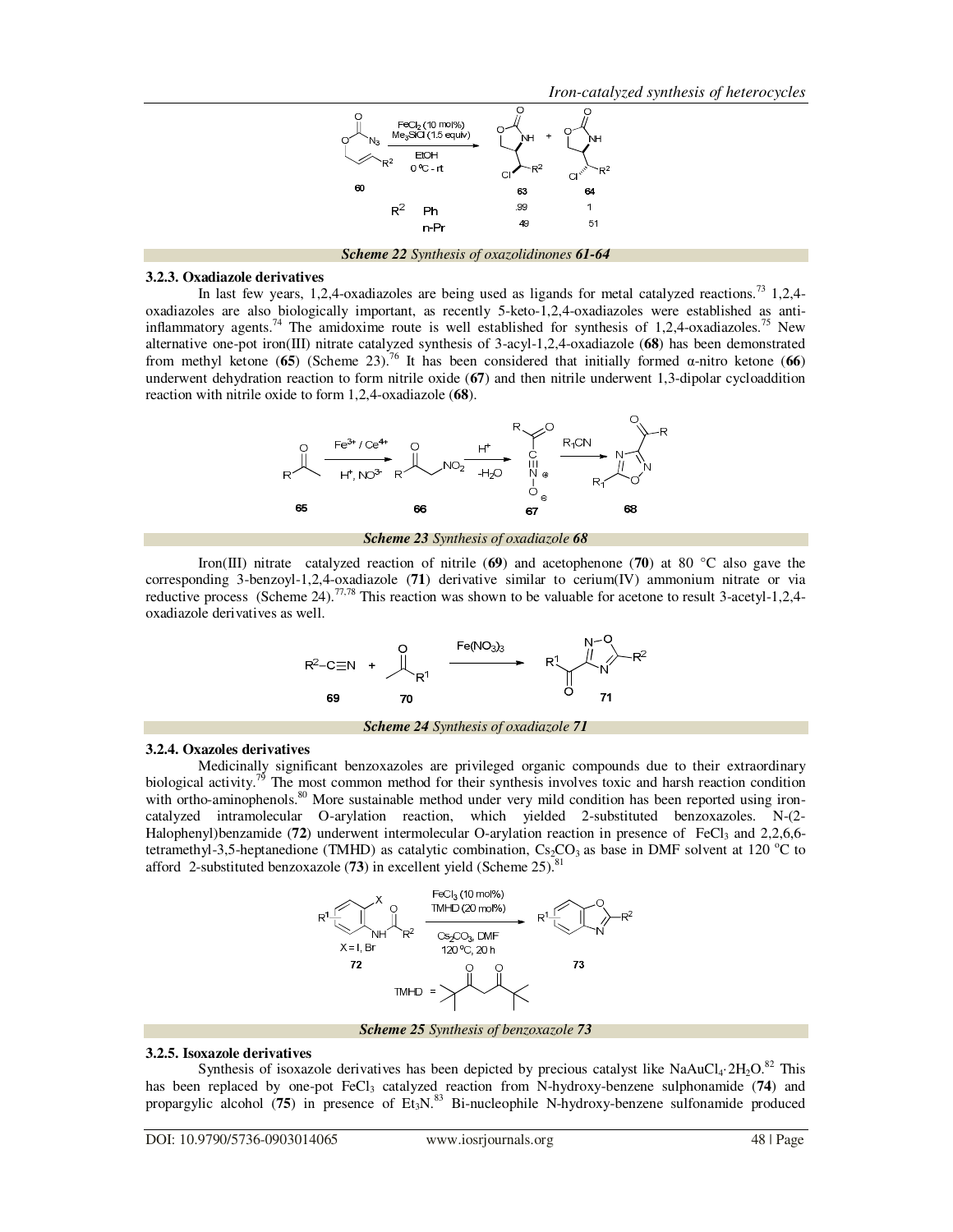propargyl hydroxylamine (**76**) in presence of 2.5 mol% FeCl<sub>3</sub>, which then underwent cyclization to form isoxazole ( $77$ ) in presence of 3.0 equivalent of Et<sub>3</sub>N as confirmed from isolated steps (Scheme 26).



An Iron(II) catalyzed intramolecular N-O or N-N bond formation has been utilized for synthesis of 2,1benzisoxazole (**79**), indazoles, or pyrazole (**80**) from vinyl and aryl azide (**78**) with ketone or methyl oxime substituents in *ortho*-position (Scheme 27).<sup>84</sup> Author claimed that reaction showed tolerance against a variety of functional groups, and proceed through the formation of Fe-azide complex leading to nucleophilic attack to the ketone or oxime. The scope of 2,1-benzisoxazoles in the synthesis of quinolines was shown.

# **3.2.6. Oxazines derivatives**

 Oxidative carboarylation ring closure protocols for synthesis of benzoxazine (**82**) from compound **81**  have been demonstrated using copper on iron catalyst (Scheme 28).<sup>85</sup> The yield for such reaction is moderate. The reaction proceeds through the formation of C-O bond to form benzannulated oxazine.



*Scheme 28 Synthesis of oxazine 82*

## **3.3. Nitrogen Heterocyles**

 Synthesis of indigenous natural scaffolds such as pyrimidine, quinoline, pyrole or indole is one of the most useful protocols using iron as catalyst as they can mimic actions of many biocatalysts. These heterocycles are not only useful in designing life-saving drugs, but are also useful in industry as well. Moreover, these processes are relatively fast, as products can be separated by either aqueous means or magnetically.

# **3.3.1. Pyrrolidine derivatives**

Since the discovery of pyrrolinone in 1994<sup>86</sup> using Fe(CO)<sub>5</sub> via [4+1] cycloaddition reaction, synthesis of pyrrolidine heterocycle (**84**) via intramolecular hydroamination of γ-alkenyl sulphonamide (**83**) catalyzed by iron-catalyst have been reported in 2006 (Scheme 29).<sup>87</sup> This reaction showed higher functional-group compatibility and resistance to air and moisture. Very recently, Wang et al.<sup>88</sup> reported the synthesis of functionalized 2-pyrrolines from 2-phenyl-1-tosylaziridine with arylalkyne. The use of nitromethane as solvent at lower temperature gave better conversion with excess phenyl acetylene and no product with alkyl acetylene.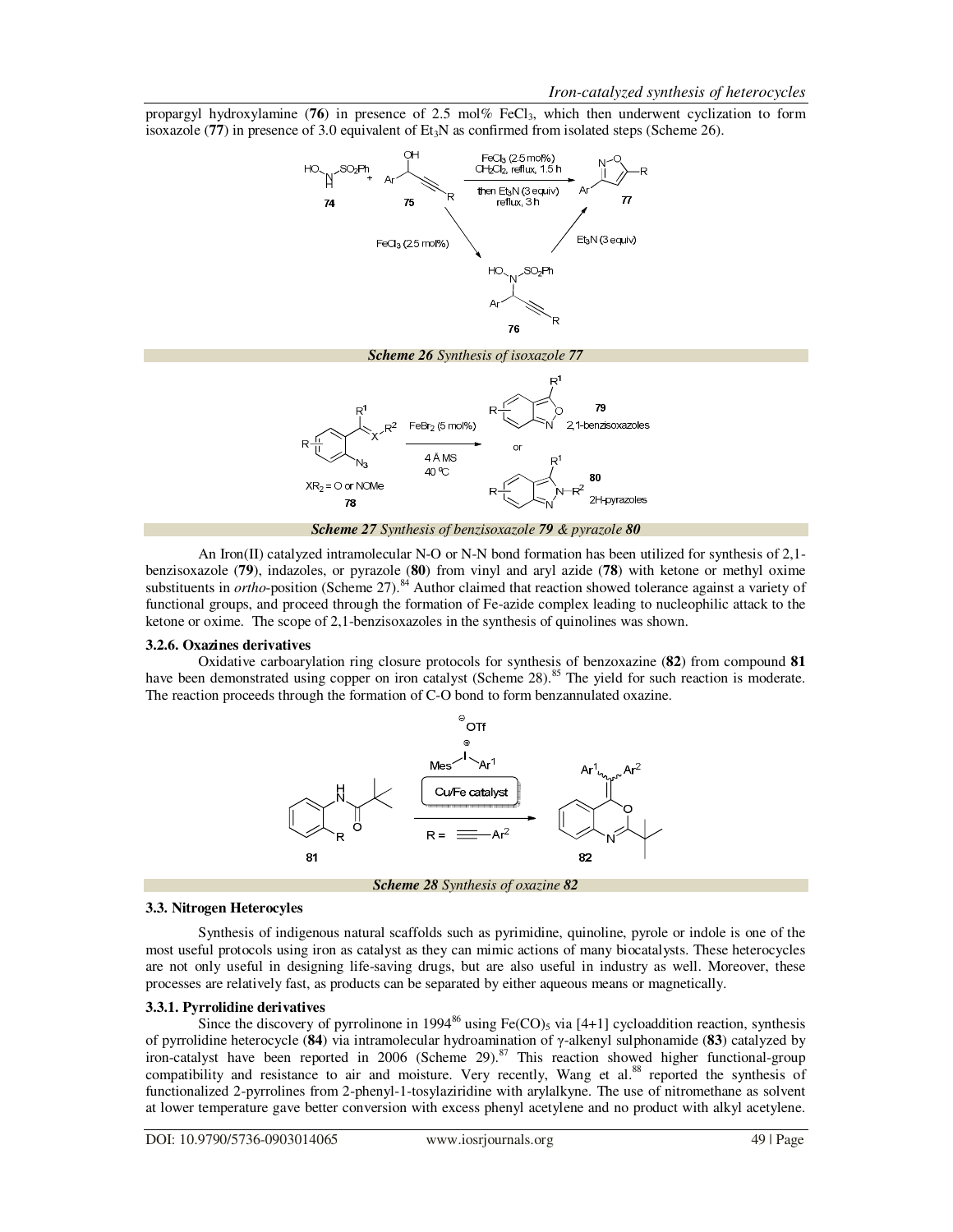Interestingly, aziridine synthesis has also been developed from alkene and aryl azide using tetracarbene iron complex.



 Synthesis of *trans*-3,5-dialkyl pyrrolidines and 3,5-dialkyl-2,5-dihydro-1H-pyrroles has been reported using alkene aza-Cope-Mannich cyclization between 2-hydroxy homoallyl tosylamine (**85**) and aldehyde (**86**) in the presence of iron(III) salts as catalyst to afford 3-alkyl-1-tosyl pyrrolidine (**87**). The process is equally effective for stoichiometric and catalytic amount of iron(III) chloride under open air condition. Isolation of the product *trans* pyrrolidine-carbaldehyde became problematic due to instability, which has been minimized after reduction followed by isolation. This reaction condition is also suitable for alkyne aza-Cope-Mannich reaction between 2-hydroxy homopropargyl tosylamine and aldehydes to obtain 3-formyl-R,-unsaturated pyrrolidine (Scheme  $30$ ).<sup>90</sup>

 Similar to tetrahydrofuran, synthetic route of heterocycles such as pyrrolidine (**89**), piperidine and indoline (**91**) have been achieved using iron catalyst in one pot via sequential chloronitration, elimination and Michael addition reaction (Scheme 31). It was presumed that  $Fe(NO<sub>3</sub>)<sub>3</sub>$  underwent decomposition to form  $NO<sub>2</sub><sup>+</sup>$ and the extreme reactivity of  $NO_2^+$  is the main reason for this reaction with the alkenes **88** and **90**.<sup>91</sup>

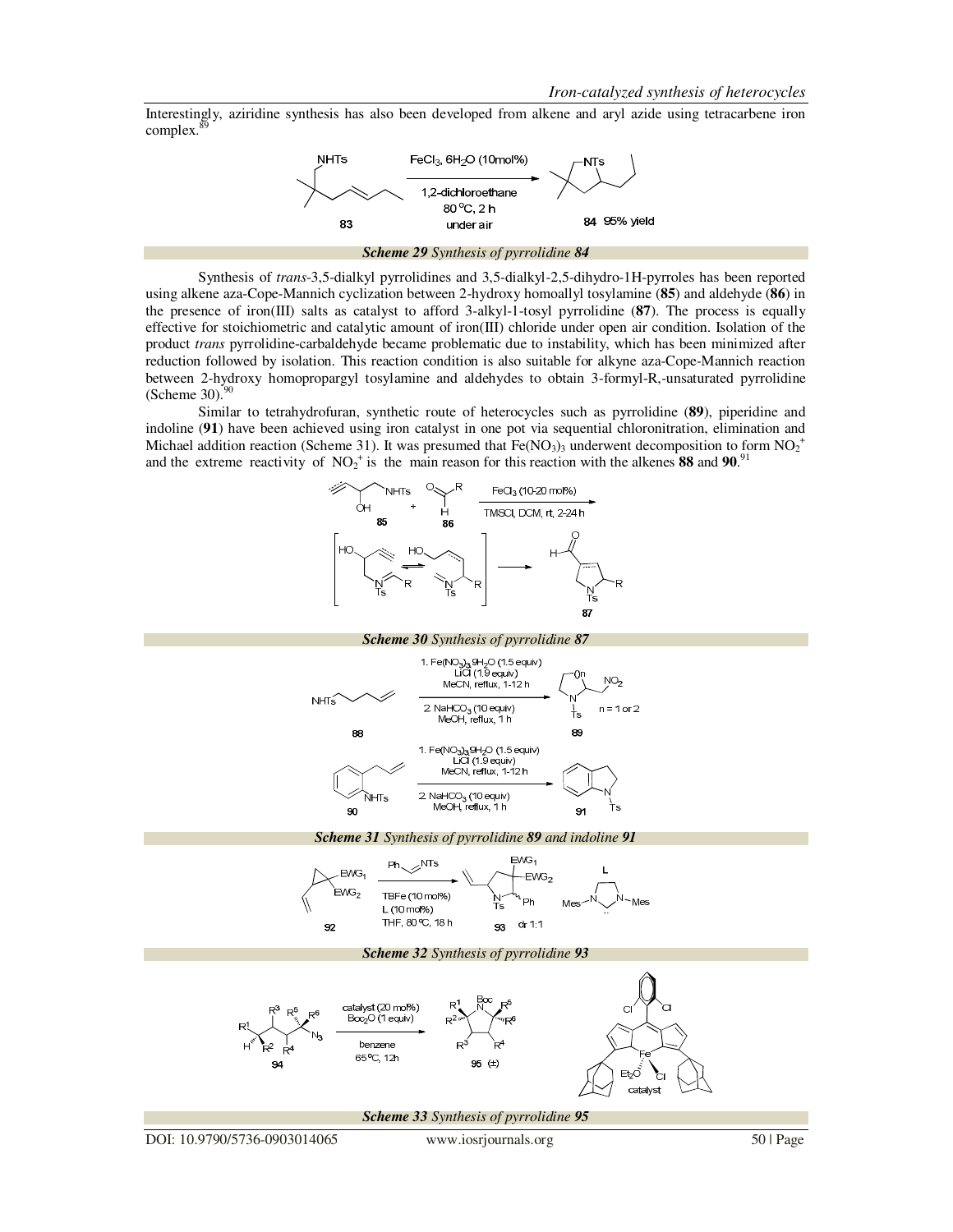On the other hand, vinyl cyclopropane  $(92)$  was subjected to  $[3 + 2]$  cycloaddition reaction with imines in presence of catalytic TBAFe  ${Bu_4N[Fe(CO)_3(NO)]}$  and NHC ligand to afford the pyrrolidine (93) derivative in good yield (Scheme 32). $92$ 

It is always a concern to make  $C(sp^3)$ -H reactive under any circumstances. Scientific development makes it possible even in chemical synthesis. Recently, the most attractive method has been shown by Betley in the synthesis of N-heterocycle (**95**) using iron-dipyrrinato catalyst via direct amination of aliphatic C-H activation (94) (Scheme 33).<sup>9</sup>

## **3.3.2. Pyrrole derivatives**

FeCl<sub>3</sub> catalyst has been effective and simple to handle for four-component coupling synthesis of highly functionalized pyrrole (**96**) from 1,3-dicarbonyl compound, amine, aromatic aldehyde, and nitroalkane (Scheme 34).<sup>94</sup> This method is superior compared to the existing methods due to inexpensive and environmentally friendly catalyst, inexpensive and readily available components, direct introduction of functional group, moderate to high yielding products, and tolerance against a number of functional groups.



*Scheme 34 Synthesis of pyrrole 96*

 Modified three-component coupling synthesis of varieties of N-aryl substituted pyrrole (**97**) has been also described by the same workers in 2013 (Scheme 35).<sup>95</sup> This method described a straightforward approach for the synthesis of N-aryl substituted pyrroles from easily accessible starting materials such as nitroalkenes such as β-nitrostyrene derivatives, 1,3-dicarbonyl compounds such as ethyl acetoacetate, methyl acetoacetate, acetyl acetone and primary aromatic amines. The Fe(III)-catalyzed reaction proceeds through sequential amination-Michael-cycloisomerization reactions. Synthesis of N-arylpyrrole has been shown to be effective under almost same catalytic conditions in refluxing condition from aromatic aldehyde, nitromethane, aromatic amine and 1,3-diketone using toluene as solvent.<sup>96</sup>



#### **3.3.3. Indole derivatives**

 Intramolecular C-H amination is one of the best protocols for synthesis of N-heterocycles. The earliest synthetic method of biologically important compound *e.g.* indole was Fischer indole synthesis and has been abandoned due to low yield. Thermolysis of azide has been used for this purpose quite impressively, which proceeded through nitrene insertions but high exothermic nature of the reaction led researchers to seek alternatives on several occasions.<sup>97</sup> Bonnamour and Bolm (Scheme 36) have shown that iron salts can be effective for activation of azide (**98**) and thereby are useful for synthesis of indole derivatives (**99**).<sup>98</sup>



## *Scheme 36 Synthesis of indole 99*

Synthesis of bio-active popular oxoindole<sup>99</sup> unit has been of great interest from ortho-functionalized anilines and noble-metal catalysts. Due to commercially non-availability of ortho-functionalized anilines, Li and his coworkers have established iron catalyzed oxidative 1,2-alkylarylation of activated alkenes with an aryl  $C(sp^2)$ -H and a  $C(sp^3)$ -H bond adjacent to a heteroatom for selective synthesis of functionalized 3-(2- $\overrightarrow{\text{oxoethyl}}$ )indolin-2-ones.<sup>100</sup> In this reaction FeCl<sub>3</sub> was used as catalyst, TBHP as oxidant and DBU as ligand. Investigation of reaction mechanism suggest that there was no kinetic isotope effect and the reaction proceeded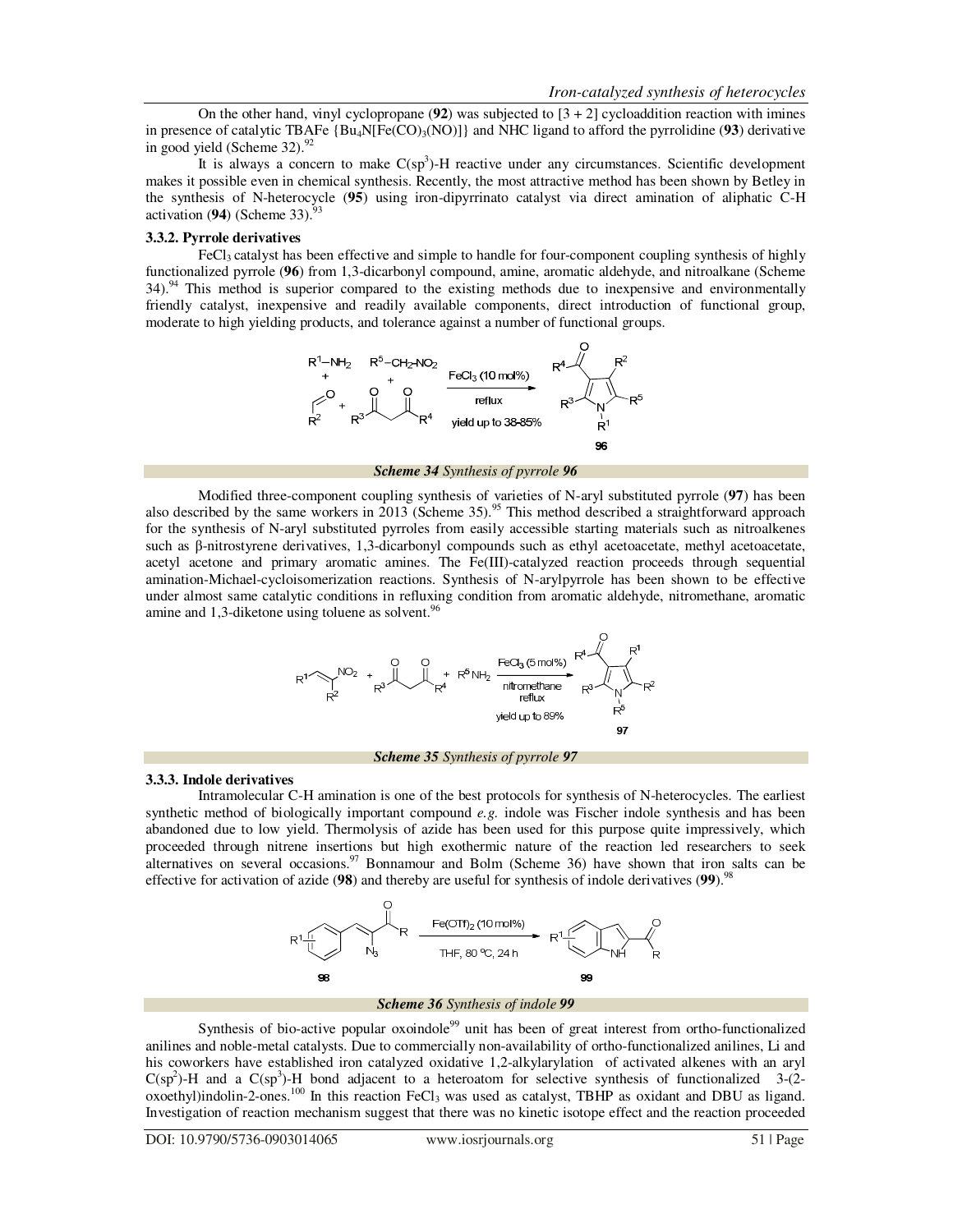through the formation of radical intermediate after  $C(sp^3)$ -H bond activation with TBHP. The generated radical adds to the activated alkene (**100**) followed by intramolecular cyclization with aryl ring result arenium radical and subsequent aromatization result oxindole (**101**) (Scheme 37).



#### **3.3.4. Quinoline derivatives**

 Nitrogen-containing heterocycles, particularly quinolines either hydrogenated or non-hydrogenated, are important structural motifs of several biologically active molecules.<sup>101</sup> Very recently, multicomponent synthesis of 2,4-diaryl substituted quinolines (102) have been achieved using  $Fe(CF_3COO)_3^{102}$  and  $Fe(OTf)_3^{103}$  via activation of a terminal alkyne C–H bond and formation of C-C bond under solvent-free conditions (Scheme 38).



*Scheme 38 Synthesis of quinoline 102*

Quinoline derivative was effectively produced by FeCl<sub>3</sub> catalyzed reaction of styrene epoxide (103) and aniline (**104**).<sup>104</sup> The reaction proceeded through the C-H bond activation. Initially formed **105A** converted to cyclometalated species (**105B**), which underwent reductive elimination followed by oxidation to give the desired product **105 (**Scheme 39**)**. On the other hand, Jana et al. reported the synthesis of 1,2-dihydroquinoline and dihydrobenzo[b]-azepine derivative (**107**) using the same catalyst in acetonitrile solvent via intramolecular alkyne–aldehyde metathesis from **106 (**Scheme 40**)**. <sup>105</sup> This method has been extended for the synthesis of 3,4 substituted 1,2-dihydroquinolines via intramolecular alkyne–ketone metathesis. Similar to 2*H*-chromene, the reaction follows formal [2+2] cycloaddtion to form oxetane intermediate, followed by cycloreversion producing 1,2-dihydroquinoline or benzo[b]azepine completely regioselectively.

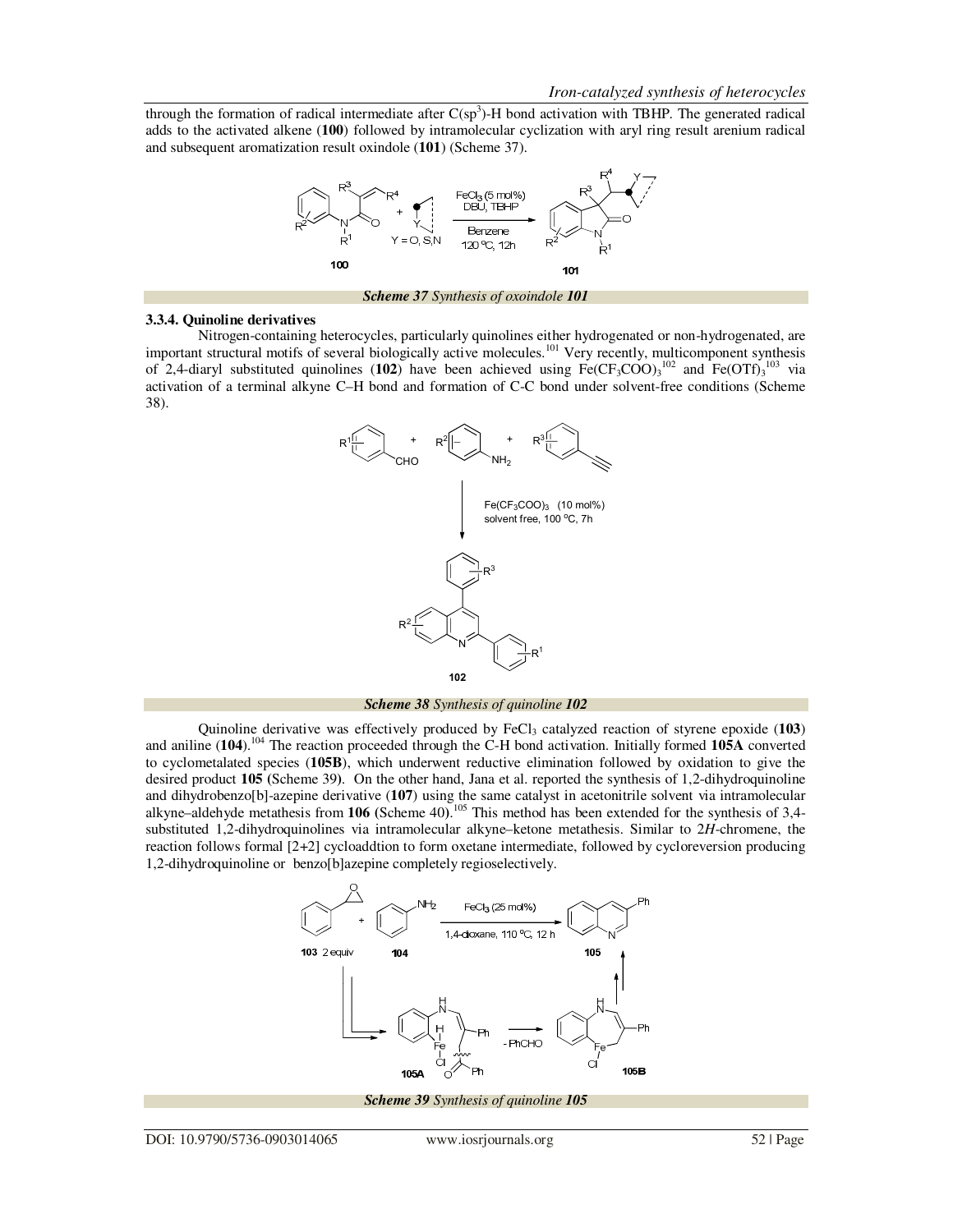*Iron-catalyzed synthesis of heterocycles* 



*Scheme 40 Synthesis of dihydroquinoline 107*

 Intramolecular hydroarylation of electron deficient arene was found to be effective for the formation of 1,2-dihydroquinoline derivative and virtually ineffective for electron rich arene.<sup>106</sup> However, *N*-propargyl electron rich aryl ring (**108**) significantly accelerated the reaction rate for the formation of 1,2-dihydroquinoline derivative (**109**). This Friedel-Craft type iron triflate catalyzed reaction in dichloroethane proceeded through exclusive 6-*endo-*dig-cyclization via the formation of vinyl cationic intermediate (Scheme 41). Hydroarylation of o-alkynyl biaryls system worked well under the similar reaction condition but with longer time to result phenathene unit.



*Scheme 41 Synthesis of 1,2-dihydroquinoline 109*

Substituted 1,2-dihydroquinolines and quinolines have been reported using  $FeCl<sub>3</sub>·6H<sub>2</sub>O$  via intramolecular allylic amination of *N*-protected 2-aminophenyl-1-en-3-ols (**110**).<sup>107</sup> The reaction proceeded in similar manner as that of intermolecular *N*-alkylation of allylic alcohol.<sup>108,112</sup> This method is almost equally efficient for preparation of substituted 1,2-dihydroquinoline (**111**) as that of substituted quinoline (**112**) in the same reaction vessel after treatment with NaOH in ambient air (Scheme 42).



*Scheme 42 Synthesis of 1,2-dihydroquinoline 111 and quinoline 112*

 Polyfunctional pyrrolo[1,2-a]-quinoline derivatives (**114**) were achieved through sequential condensation-Michael addition-cyclization reactions.<sup>109</sup> The iron(III)-catalyzed three-component coupling of nitro-olefine, 1,3-dicarbonyl compound and 2-alkynylaniline derivative to form **113**, followed by second metalcatalyzed intramolecular hydroarylation of the alkyne unit, produced the tricyclic compound **114** in moderate to good yield (Scheme 43).



*Scheme 43 Synthesis of pyrrolo[1,2-a]-quinoline 114*

 However, tandem carboarylation/cyclization of propargylaniline (**115**) with diethyl benzaldehyde acetal afforded the tetracyclic core of indeno[2,1-c]quinolines in presence of iron(III) salt (Scheme 44).<sup>110</sup>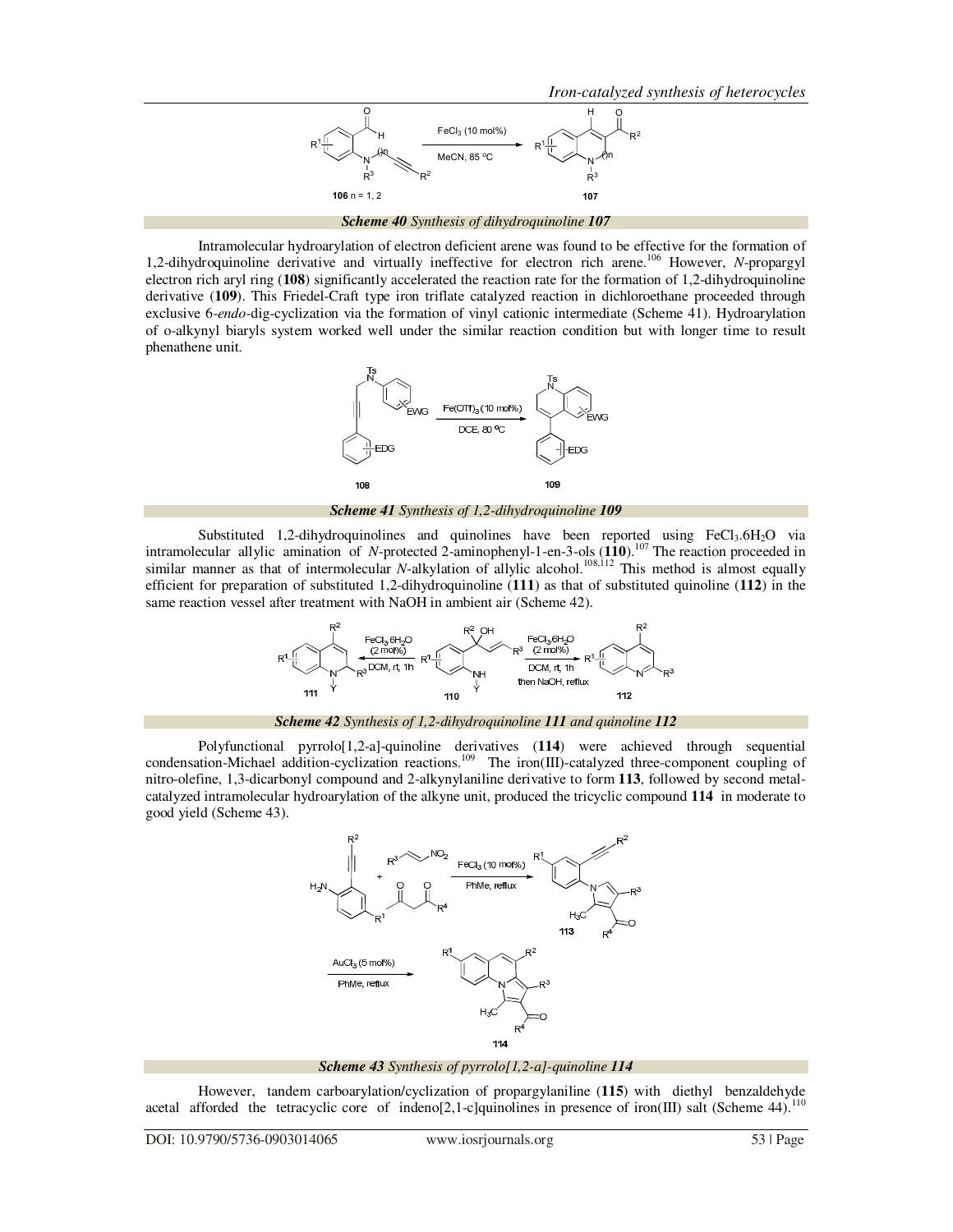Loading of catalyst and different temperature alter the ratio of products. Low catalyst loading resulted 5-tosyl-6,7-dihydro-5*H*-indeno[2,1-c]quinoline (**116**) whereas higher one furnished 7*H*-indeno[2,1-c]-quinoline (**117**) at optimized temperature (80 °C). Nonetheless, FeBr<sub>3</sub> acted more efficiently than FeCl<sub>3</sub> or FeCl<sub>3</sub>.6H<sub>2</sub>O at the optimized temperature. Arylpropargylaniline bearing *p*-OMe substitution gave lower yield of 5*H*-indeno[2,1 c]quinoline and undesired pathways with acetals heterocyclic aromatic aldehydes.

| Entry | [Fe] equiv.               | Temp<br>$(^{\circ}C)$ | $5H$ -indeno[2,1-c]<br>quinoline | $7H$ -indeno $[2,1-c]$<br>quinoline |
|-------|---------------------------|-----------------------|----------------------------------|-------------------------------------|
|       | FeCl <sub>3</sub> $(0.3)$ | 80                    | 75                               | 18                                  |
| 2     | FeCl <sub>3</sub> (3.0)   | 80                    |                                  | 73                                  |
| 3     | FeBr <sub>3</sub> $(3.0)$ | 80                    |                                  | 82                                  |
| 4     | FeBr <sub>3</sub> $(3.0)$ | 100                   |                                  | 69                                  |
|       | FeBr <sub>3</sub> $(3.0)$ | 25                    | 34                               | 31                                  |



*Scheme 44 Synthesis of 5H-indeno[2,1-c]quinoline 116 and 7H-indeno[2,1-c]quinoline 117*

## **3.3.5. Piperidine derivatives**

 Lewis acid catalyzed aza-Diels–Alder reaction of methylenecyclopropane (**118**) with imine (**119**) affords well recognized method for synthesizing tetrahydroquinoline. Lewis acids of high cost and toxic nature prompted search for a low-cost and eco-friendly catalyst. In this regard, iron(III) chloride was used as an efficient catalyst for synthesizing natural-product-like molecule, tetrahydroquinoline (**120**) with a spirocyclopropyl (Scheme  $45$ ).<sup>111</sup>



*Scheme 45 Synthesis of tetrahydroquinoline 120*

 Diastereoselective synthesis of substituted *cis*-2,6-piperidine and *cis*-2,6-tetrahydropyran derivative (122) using eco-friendly reaction condition have been described by Cossy and co-workers (Scheme 46).<sup>112</sup> They have used inexpensive iron(III) chloride to activate allylic acetates or allylic alcohol of ζ-amino and ζ-hydroxy allyl alcohol derivative (**121**) through the formation of carbocation, which was confirmed from the formation of more thermodynamically stable *cis*- product exclusively.

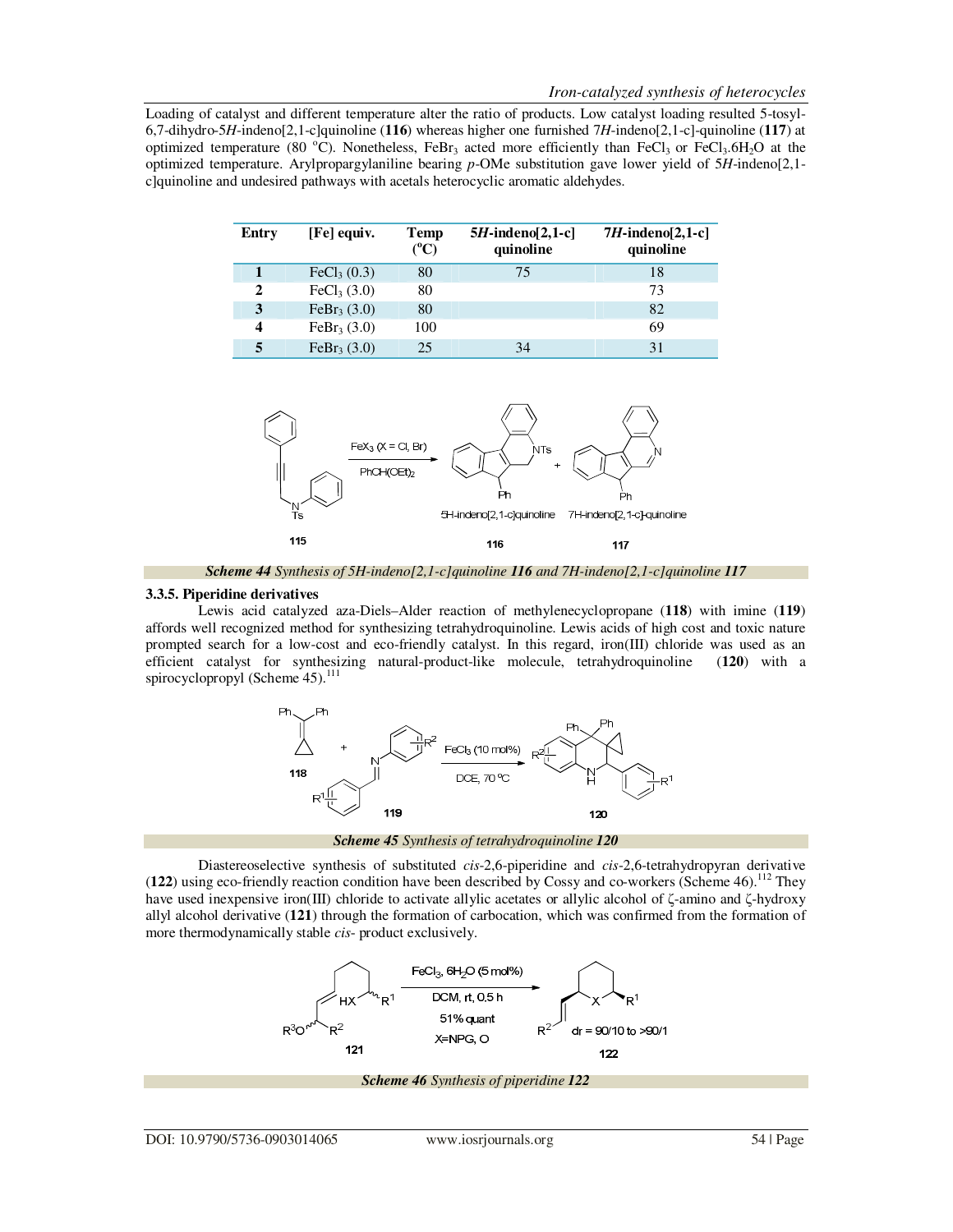

 However, configuration of allylic double bond has no influence on the *cis*/*trans* ratio of the double bond of piperidines. Similar to the synthesis of tetrahydropyrans (**50, 51**), synthesis of *syn*-substituted piperidine  $(124)$  has been achieved from 123 using Fe(acac)<sub>3</sub> and bipyridine ligand via [4+2] cycloddition (Scheme 47).<sup>66</sup>

 During their synthetic development of iron-catalyzed oxidative coupling of alkylamide with aromatic compound through oxidation of alkylamide, Shirakawa et al. extended the synthesis of isoquinoline alkaloids (±)-trolline (**127**) or (±)-crispine A (**128**).<sup>113</sup> Pyrrolidinone (**125)** forms tetrahydropyrrolo[2,1-a]isoquinolinone derivative (**126**) via ferric chloride catalyzed reaction under elevated temperature (Scheme 48).

 Mac et al*.* have shown iron-catalyzed intramolecular tandem isomerization-aldolization process of **129** for synthesis of 4-methyl-3-piperidone ( $130$ ). In this process they used 10 mol% Fe(CO)<sub>5</sub> as the catalyst to get aldols as mixture of stereoisomers (Scheme  $49$ ).<sup>114</sup>



*Scheme 48 Synthesis of isoquinoline alkaloids 127 & 128* 



*Scheme 49 Synthesis of piperidone 130*

 Recently, ring-fused tetrahydroquinoline derivative (**133**) has been synthesized from arylamine (**131**) and N-substituted lactam (**132**) through one pot multiple cross-dehydrogenative-coupling using TBHP as oxidant and iron(III) chloride as catalyst (Scheme 50).<sup>115</sup> In this process, two C−C bonds and one C−N bond were formed and one C−N bond was cleaved to form ring-fused tetrahydroquinoline derivatives.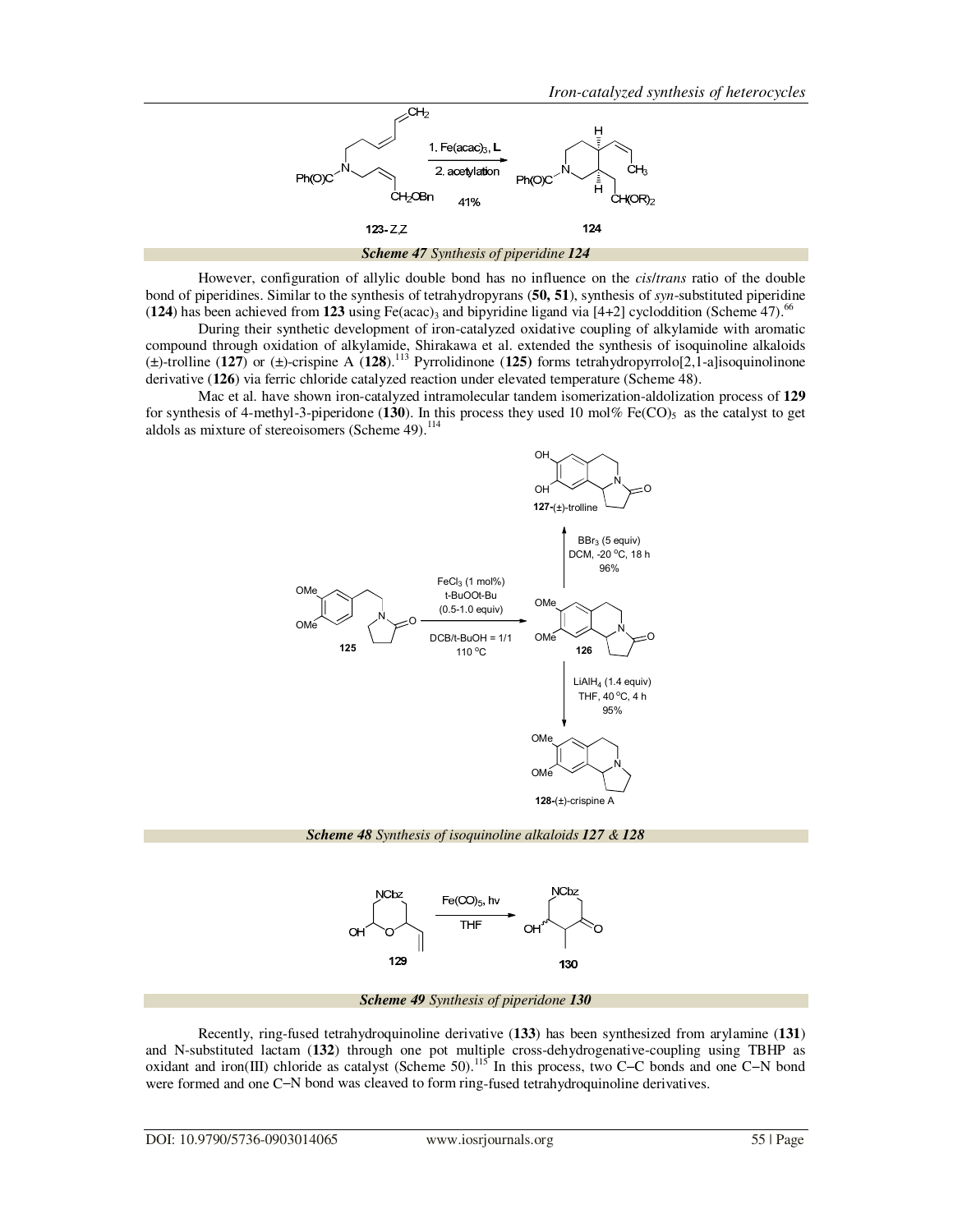

*Scheme 50 Synthesis of tetrahydroquinoline 133*

#### **3.3.6. Pyrimidine derivatives**

 Iron(III) chloride catalyzed one-pot three component Grieco condensation of 3-aminopyrazolo[3,4 b]pyridine (**134**), formaldehyde/benzaldehyde and electron rich alkene produced tetrahydropyrido[2',3':3,4]pyrazolo[1,5-a]pyrimidine (**136**).<sup>116</sup> The reaction proceeded through the formation of intermediate imine **135 (**Scheme 51**).** The reaction is highly regioselective in nature and follows aza-Diels Alder type reaction at room temperature. Recently, synthesis of H-pyrazolo[5,1-a]isoquinolines has been achieved from the reaction of N<sub>9</sub>-(2-alkynylbenzylidene)hydrazide with tertiary amine via C-H activation. The reaction was shown to be effective in presence of silver triflate and an iron catalyst with TBHP.<sup>117</sup>



*Scheme 51 Synthesis of tetrahydro pyrimidine 136*

**3.3.7. Quinazoline derivatives** 



*Scheme 52 Synthesis of quinoline 138 and quinazoline 139*

 Divergent oxidative tandem syntheses of quinoline (**138**) and dihydroquinazoline (**139**) from Nalkylaniline (**137**) have been reported using iron-catalyzed reaction in presence of TEMPO oxoammonium salt (**140**) (Scheme 52).<sup>118</sup> Different products are formed depending on choice of the iron catalyst. The reaction proceeds through  $C(sp^3)$ -H activation followed by C-C or C-N bond formation. Then dehydrogenative cyclization-oxidation afforded the corresponding products. The same protocol was shown to be useful for onepot synthesis of quinolines from anilines, aldehydes, and olefins (Scheme 52).

Quinazolinone synthesis from 2-halobenzoic acid derivative with amidines under microwave heating,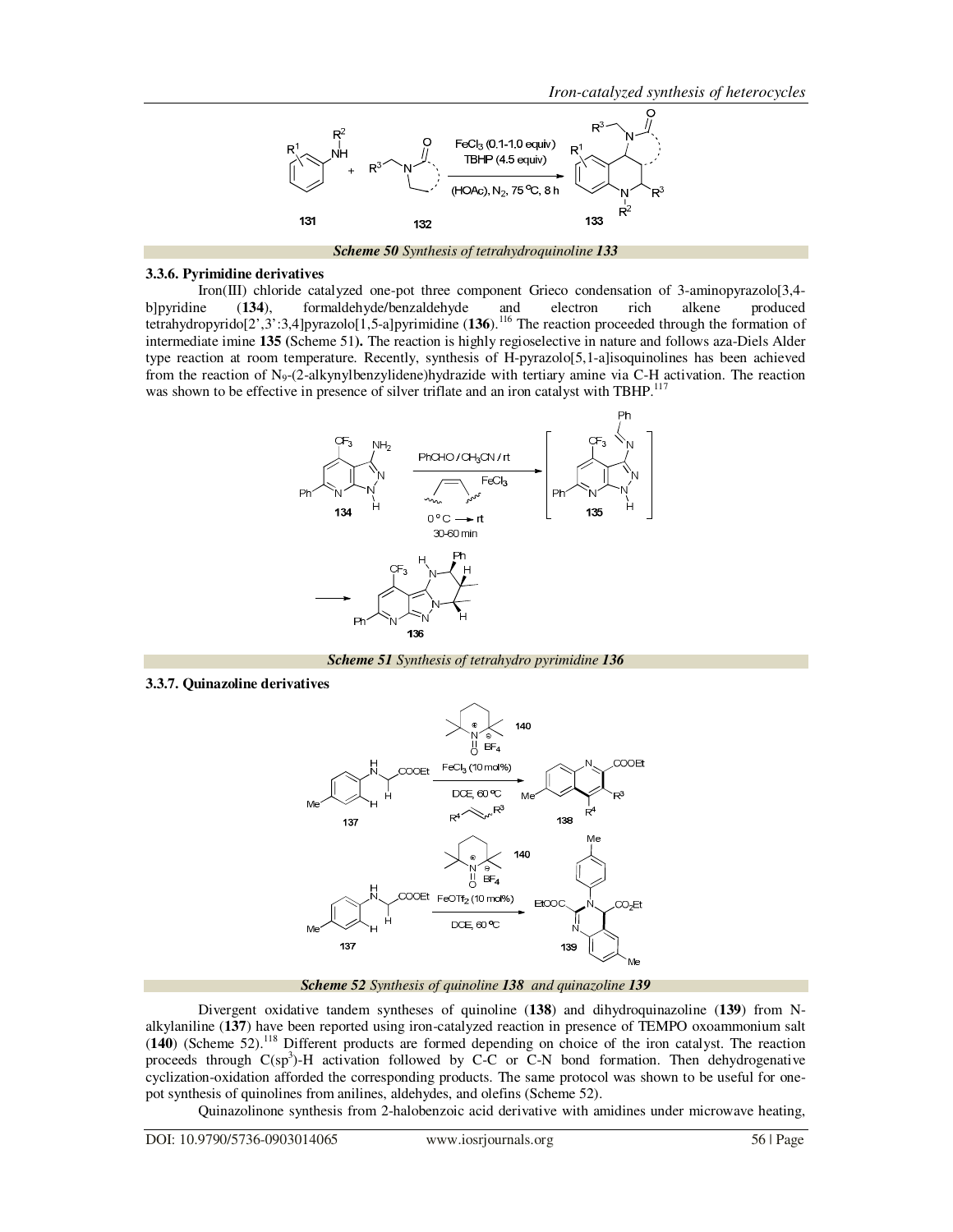with or without ligand in water or DMF as solvent, has been reported by a group of workers in 2009.<sup>119</sup> A general method for synthesis of quinazolinone (**143**), quinazoline (**144**) and 3,4-dihydro-2*H*-1,2,4 benzothiadiazine-1,1-dioxide (**145**) derivatives has been developed using iron-catalyzed one-pot one-step oxidative system (Scheme 53) from alcohol (142) and suitable aryl amine derivatives (141).<sup>120</sup>



*Scheme 53 Synthesis of quinazolinone 143, quinazoline 144 and dihydro-benzothiadiazine-dioxide 145*

#### **3.3.8. Pyrimidine derivatives**

In 2014, Girija et al. have shown the synthesis of 3,4-dihydropyrimidine (146) using Fe<sub>3</sub>O<sub>4</sub> nanoparticle supported Ni(II) complexes (Scheme 54).<sup>121</sup> The catalyst used in the Biginelli reaction has been recovered magnetically and remained active up to five cycles without significant loss of activity.



*Scheme 54 Synthesis of dihydropyrimidine 146*

#### **3.3.9. Imidazole derivatives**

 Thermolysis or photolysis of azides typically produces highly reactive intermediate nitrene, which subsequently reacts with olefin and C-H bond resulting in less selective products. In large scale, the reaction is ineffective due to its explosive nature.<sup>122</sup> Under thermal conditions, azide has been exploited in several C-N bond formation reactions.<sup>123</sup> But transition metal catalyzed reaction of azide gives low temperature reaction with selective reaction. Imine (**148**), ortho to aryl azide produced from **147,** facilitated the formation of benzmidazole  $(149)$  in presence of Iron(II) bromide (Scheme 55).<sup>1</sup>

 Synthesis of imidazo-[1,2-a]pyridine (**152**) from nitroolefin (**150**) and 2-aminopyridine (**151**) has been described in one-pot cascade reaction catalyzed by Fe(III) chloride in DMF solvent (Scheme 56).<sup>125</sup> Here, nitroolefins act as bielectrophiles and 2-aminopyridines acts as binucleophiles. This reaction proceeds through sequential Michael addition-cyclization-elimination process. Formal synthesis of the drug Zolimidine has also been reported using this methodology. Further one pot multi-component strategy have also shown using the same reaction sequence by the same group. $126$ 

> 1 ArCHC  $CH<sub>2</sub>Cl<sub>2</sub>$ 4 Å MS (150 wt%)  $259$ 148 149

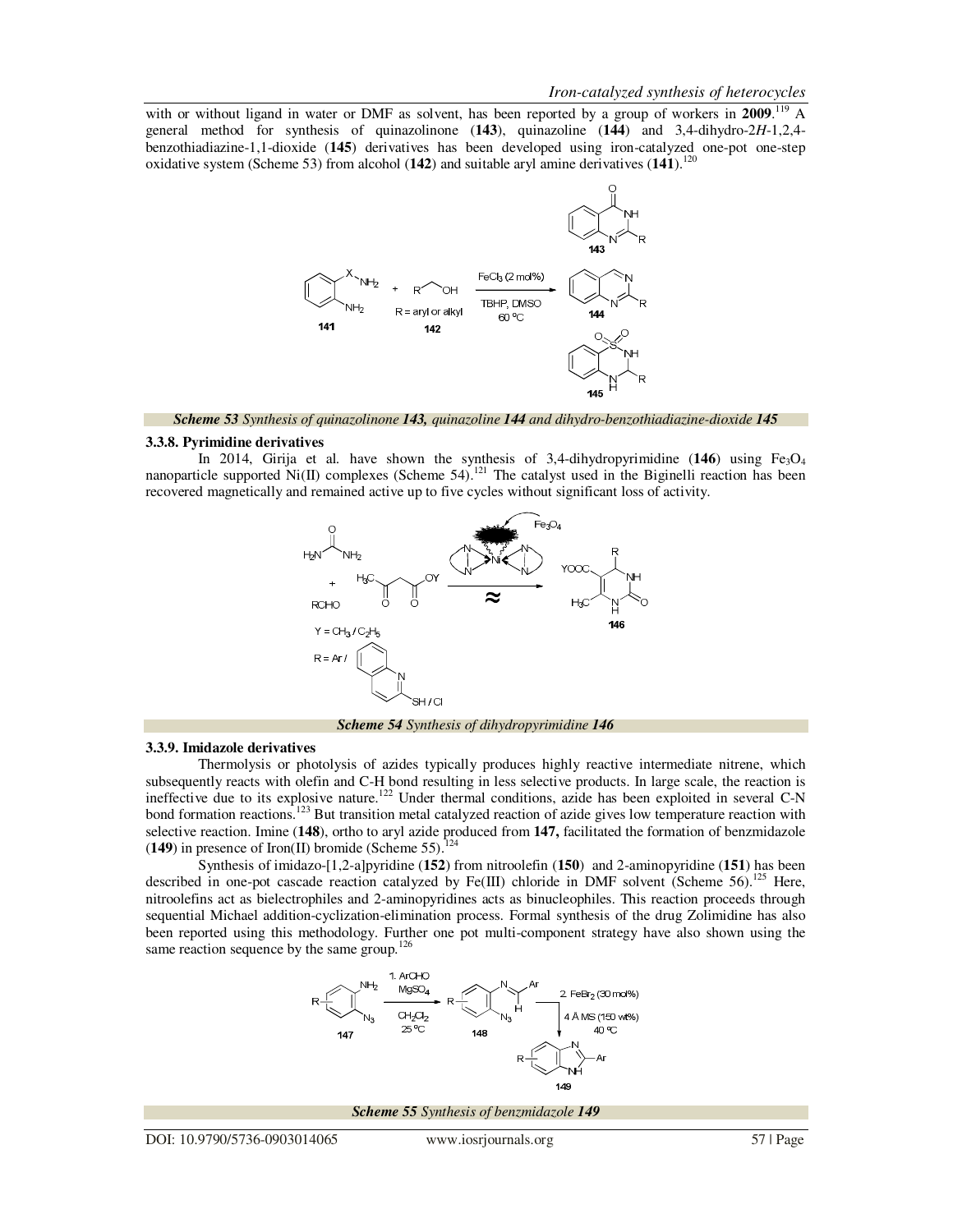*Iron-catalyzed synthesis of heterocycles* 



*Scheme 56 Synthesis of imidazo-[1,2-a]pyridine 152*

### **3.3.10. Tetrazole and triazole derivatives**

 Pharmaceutically and synthetically important tetrazole (**153**) can be synthesised from azide and nitrile via [2+3]-cycloaddition reaction (Scheme 57). There are several synthetic approaches using  $Zn(\Pi)$ -salts,<sup>1</sup>  $Cu<sub>2</sub>O<sub>2</sub><sup>129</sup>$  TBAF<sup>129</sup> etc. Bonnamour and Bolm showed that iron(II) acetate was as effective as Cu<sub>2</sub>O in 9:1 DMF/MeOH solvent at 80 °C when used with TMS-azide and aryl nitrile.<sup>130</sup> This method is high yielding for electron-rich aryl azide even in DMF/H2O system. The method is highly demanding in its course of isolation process.

$$
R-CN + TMSN_3 \xrightarrow{\text{Fe(OAc)}_2 (10 \text{ mol\%})
$$
\n
$$
DMF/H_2O (9/1)
$$
\n
$$
80 °C, 24 h
$$
\n153

*Scheme 57 Synthesis of tetrazole 153*

 Kundu and co-workers have accomplished one-pot multicomponent reaction in water for the formation of triazole (**154**) using combined copper/iron catalyst (Scheme 58).<sup>131</sup> In this case, iron was suggested to serve as modulator for the oxidation state of copper. The reaction followed [3+2] cycloaddition reaction.



*Scheme 58 Synthesis of triazole 154*

# **3.3.11. Carbazole derivatives**

 Characterization of the actual catalyst was found to be difficult in the cross-coupling reaction catalyzed by in situ generated low valent Fe-species from Fe(III) and excess RMgX. To avoid this, Früstner used Fe(0)-ate and Fe(II)-ate complexes to study the reaction mechanism and found that these surrogates worked well even for aryl magnesium halides.<sup>132</sup> These electron-rich systems could catalyse Alder-ene type reaction with enynes (Scheme 59). Enynes with cyclooctene (**155**) or cycloheptene gave *trans* annulated bicyclic oxygen or nitrogen heterocyclic compounds (**156A**) with Z-exocyclic double bond in presence of lithium ferrate complexes (LFC).<sup>133</sup> LFC are effective even in cross coupling reaction for organic halides like chloride and bromide in so called metal-like Pd, Ni-catalysts. LFC acted as single electron transfer (SET) agent which induces the homocoupling reaction of aryl bromide (**157**) to give low valent iron-catalyzed cross coupling reaction to yield carbazole (**158**). Single electron transfer by LFC also helped the cyclization of halo acetal (**159**) in presence of alkene or alkyne through 5-*exo-*trig or dig ring closure with or without subsequent cross coupling to form furopyran  $(160)$ .<sup>134</sup>



*Scheme 59 Synthesis of bicyclic 156, carbazole 158, furopyran 160* 

DOI: 10.9790/5736-0903014065 www.iosrjournals.org 58 | Page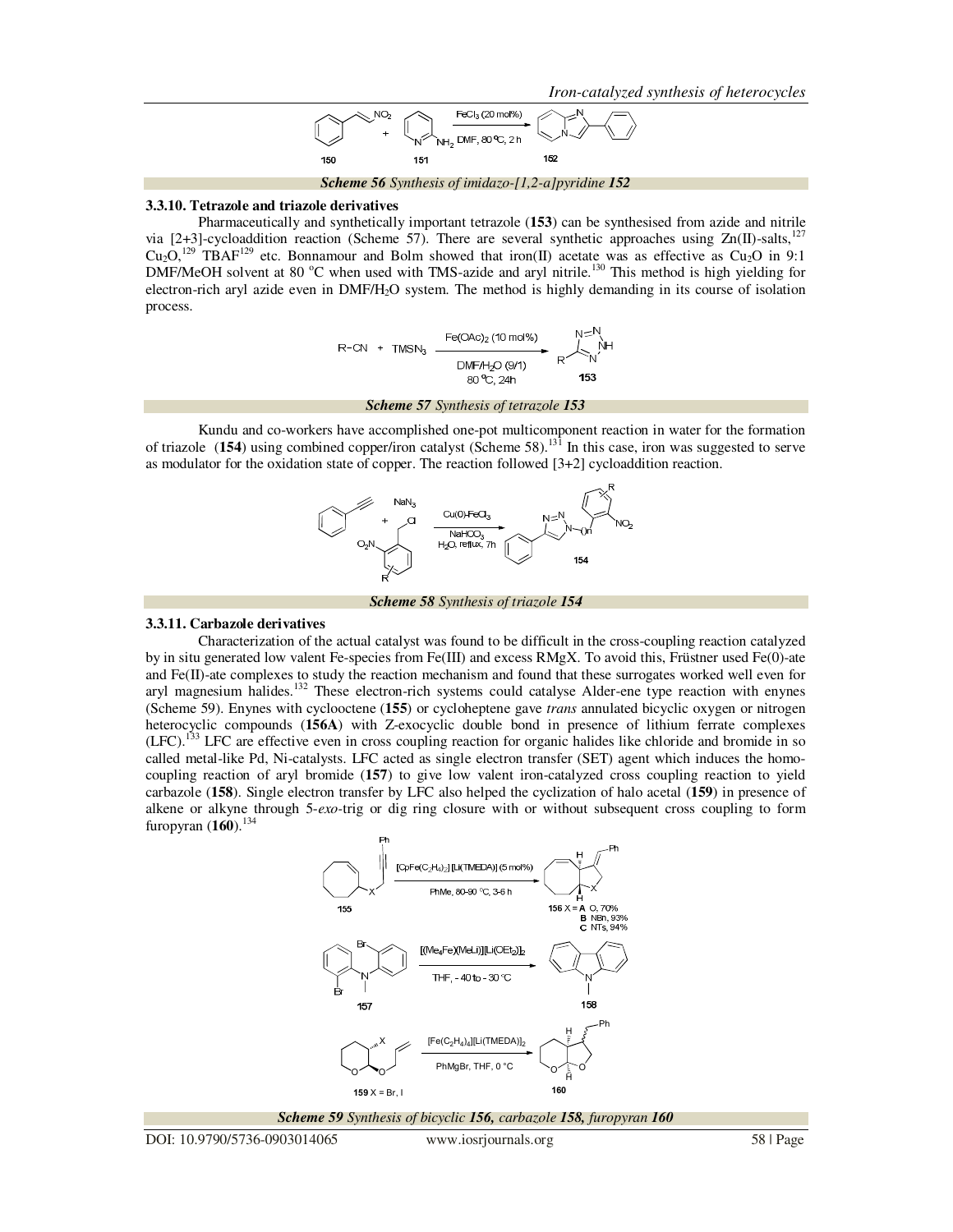Synthesis of carbazoles from cationic tricarbonyl( $\eta^5$ -cyclohexadienyl)iron complex (161) with aromatic amine (162) has been afforded (Scheme 60). The reaction proceeds through oxidative cyclization and subsequent aromatization in presence of oxidizing agents.<sup>135</sup> Initial oxidation of the arylamine to a quinonimine (163) followed by oxidative cyclization to an iron-coordinated 4b,8a-dihydrocarbazol-3-one and demetallation to a 3-hydroxycarbazole (164) has been described (Scheme 60).<sup>136</sup>



*Scheme 60 Synthesis of carbazole 164*

# **3.3.12. Glycoluril derivatives**



*Scheme 61 Synthesis of glycoluril diether 168* 

Fe(OTf)<sub>3</sub> has been shown to be effective for three different reactions to produce an  $\alpha$ -diketone from epoxide (**165**), in oxidative ring-opening reaction, to give glycoluril (**167**) from urea, in α-diketone (**166**) condensation, and in glycoluril diether (**168**) synthesis by formaldehyde condensation (Scheme 61).<sup>137</sup> The reaction is convenient for synthesis of α-hydroxy ketone from simple substrate like alkene over other oxidation protocol.

# **3.3.13. Benzothiazole derivatives**

 Pharmaceutically important heterocyclic compounds such as benzothiazole derivative (**170**) has been synthesized from N-phenylethanethioamide (169) using ferric chloride as catalyst (Scheme 62).<sup>138</sup> Use of pyridine as additive was shown to be more crucial than heat. High selectivity and mild reaction condition of this process was shown to be practical for scaling up of the synthetic step due to low waste product and easy separation process.



*Scheme 62 Synthesis of benzothiazole 170* 

# **4. CONCLUSION**

 In this review, we have summarized recent progress in iron-catalyzed reactions in heterocyclic chemistry. Although there have been impressive developments in applications of such catalysts owing to their inexpensive nature, ready availability, eco-friendliness and stability in air and moisture, iron catalyst should have more widespread application in organic synthesis in the near future. Because of variations of reaction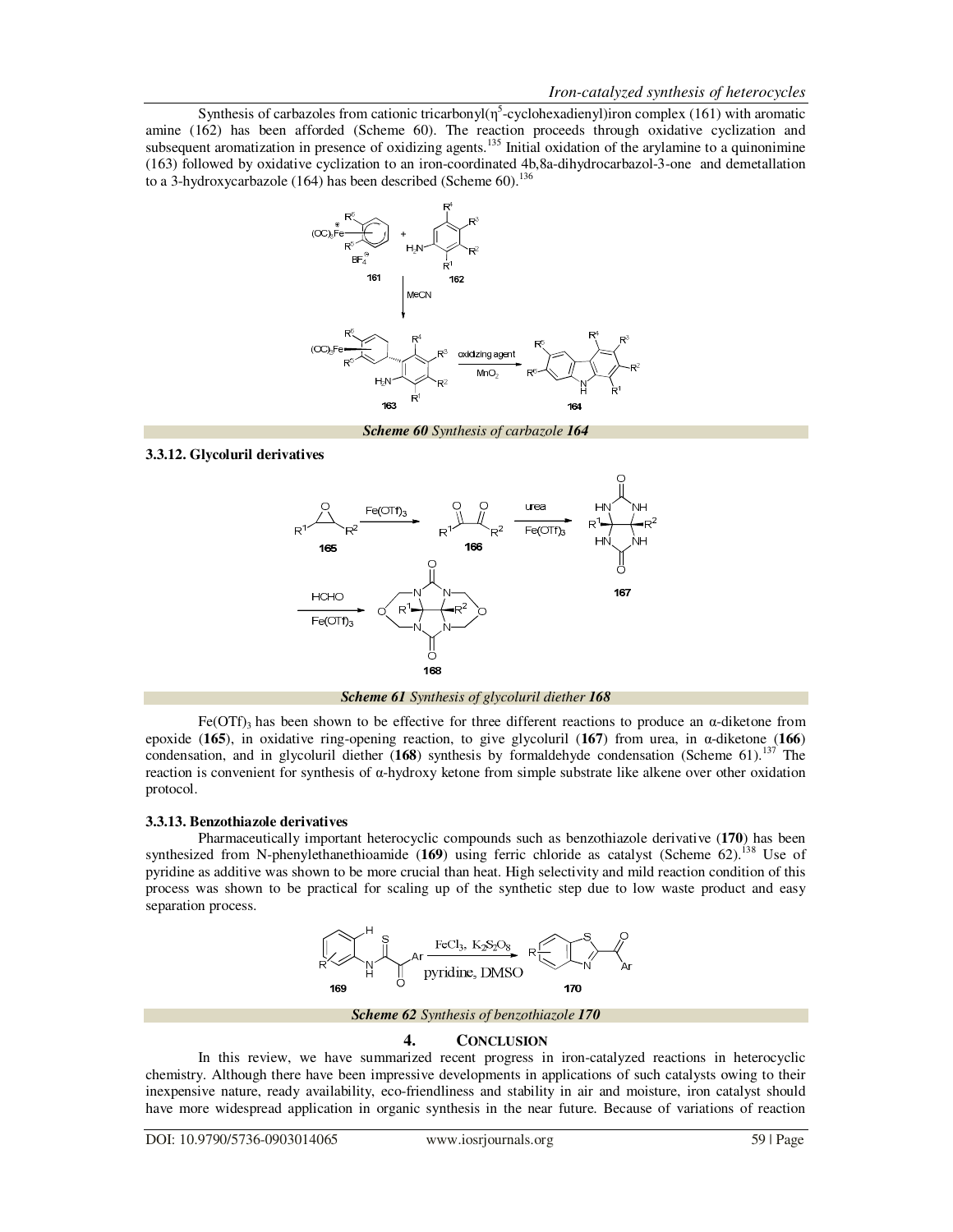conditions and flexibility of use, understanding of mechanisms of these reactions has indeed become an intellectual puzzle. But we are hopeful that future chemists will certainly be able to shine more light in this area and find new and more fruitful activity using these and other iron catalysts.

## **Acknowledgements**

We thank all co-workers involved in use of iron in catalysis for their precious contributions. Many names have been included in the references, but we may still miss out a few. We sincerely apologise for such omission. We thank the University of Kalyani for infrastructural facility and DST-SERB for the research fellowship grant #SB/FT/CS-192/2013. Dr. Mandal also thanks Saldiha College for assistance in various purposes. We also thank support received from DST FIST, DST PURSE and UGC SAP (DRS) funds.

### **REFERENCES**

- [1] H. A. Dieck and R. F. Heck, Palladium-catalyzed conjugated diene synthesis from vinylic halides and olefinic compounds, *J. Org. Chem., 40(8),* 1975, 1083-1090.
- [2] J. Suzuki, Stereoselective synthesis of arylated (E)-alkenes by the reaction of alk-1-enylboranes with aryl halides in the presence of palladium catalyst, *J. Chem. Soc. Chem. Commun*.*, (19),* 1979, 866-867.
- [3] M. Kumada, Nickel and palladium complex catalyzed cross-coupling reactions of organometallic reagents with organic halides, *Pure. Appl. Chem., 52(3),* 1980, 669-679.
- [4] S. Baba and E. Negishi, A novel stereospecific alkenyl-alkenyl cross-coupling by a palladium- or nickel-catalyzed reaction of alkenylalanes with alkenyl halides, *J. Am. Chem. Soc., 98(21),* 1976, 6729-6731.
- [5] D, Milstein and J. K. Stille, A general, selective, and facile method for ketone synthesis from acid chlorides and organotin compounds catalyzed by palladium, *J. Am. Chem. Soc., 100(11),* 1978, 3636-3638.
- [6] Y. Hatanaka and T. Hiyama, Cross-coupling of organosilanes with organic halides mediated by a palladium catalyst and tris(diethylamino)sulfonium difluorotrimethylsilicate, *J. Org. Chem., 53(4),*1988, 918-920.
- [7] K. Sonogashira, Y. Tohda and N. Hagihara, A convenient synthesis of acetylenes: catalytic substitutions of acetylenic hydrogen with bromoalkenes, iodoarenes and bromopyridines, *Tetrahedron Lett*., *16(50),* 1975, 4467-4470.
- [8] F. A. Cotton and G. Wilkinson, *Anorg. Chem.* 4th ed.; Verlag Chemie: Weinheim, 1982; p 767.
- [9] C. Bolm, A new iron age, *Nature Chem., 1(5),* 2009, 420.
- [10] *Iron Catalysis in Organic Chemistry: Reactions and Applications*, B. Plietker (Ed.), Wiley-VCH, Weinheim, 2008; *Iron-Catalyzed Cross-Coupling Reactions*, L. Ilies, E. Nakamura, Patai's Chemistry of Functional Groups. John Wiley & Sons, Ltd. 2012; *Iron-Catalyzed Cross-Coupling Reactions*, L. Ilies, E. Nakamura, in The Chemistry of Organoiron Compounds, (Eds.: I. Marek, Z. Rappoport), John Wiley & Sons, Ltd.: Chichester, UK 2014, pp 539-567; E. Nakamura, T. Hatakeyama, S. Ito, K. Ishizuka, L. Ilies, M. Nakamura, *Iron-Catalyzed Cross-Coupling Reactions*, Organic Reactions, vol. 83, Chapter 1 (Ed.: S. E. Denmark), John Wiley & Sons, Inc. 2014.
- [11] T. Borowski, A. Bassan and Per E. M. Siegbahn, 4-Hydroxyphenylpyruvate Dioxygenase: A hybrid density functional study of the catalytic reaction mechanism, *Biochemistry, 43,* 2004, 12331-12342; D. Tetard and J.-B. Verlhac, Alkane hydroxylation reactions catalyzed by binuclear manganese and iron complexes, *J. Mol. Catal. A: Chem., 113(1-2),* 1996, 223-230; E. Baciocchi and S. Belvedere, Oxidation of α-alkylbenzyl alcohols catalysed by 5,10,15,20-tetrakis(pentafluorophenyl)porphyrin iron(III) chloride. Competition between C-H and C-C bond cleavage, *Tetrahedron Lett., 39(26),* 1998, 4711-4714.
- [12] M. Beller, N. S. Shaikh and K. Junge, A convenient and general iron-catalyzed hydrosilylation of aldehydes, *Org. Lett., 9(26),* 2007, 5429-5432; M. Beller, S. Enthaler and K. Junge, Sustainable metal catalysis with iron: From rust to a rising star? *Angew. Chem. Int. Ed., 47(18),* 2008, 3317-3321; A. Furuta and H.Nishiyama, An iron-catalysed hydrosilylation of ketones, *Chem. Commun.* 2007, *760-*762; N. S. Shaikh, S. Enthaler, K. Junge and M. Beller, Iron-catalyzed enantioselective hydrosilylation of ketones, *Angew. Chem. Int. Ed., 47(13),* 2008, 2497-2501; B. K. Langlotz, H. Wadepohl and L. H. Gade, Chiral Bis(pyridylimino)isoindoles: A highly modular class of pincer ligands for enantioselective catalysis, *Angew. Chem. Int. Ed., 47(25),* 2008, 4670-4674.
- [13] C. B. Rao, D. C. Rao, D. C. Babu and Y. Venkateswarlu, Retro-Claisen condensation with Fe(III) as catalyst under solvent-free conditions, *Eur. J. Org. Chem., (15),* 2010, 2855-2859.
- [14] S. Pan, J. Liu, H. Li, Z. Wang, X Guo and Z. Li, Iron-catalyzed N-alkylation of azoles via oxidation of C−H bond adjacent to an oxygen atom, *Org. Lett., 12(9),* 2010, 1932-1935.
- [15] R. S. Srivastava and K. M. Nicholas, Iron-catalyzed allylic amination by nitroorganics, *Chem. Commun.,* 1998, 2705-2706.
- [16] K. Gao, Y. Li, H. Sun, R. Fan and J. Wu, FeCl<sub>3</sub>-catalyzed aza-diels-alder reactions of methylenecyclopropanes with imines, *Synthetic Commun., 37(24)*, 2007, 4425-4437.
- [17] M. Filipan-Litvić, M. Litvić and V. Vinković, A highly efficient biomimetic aromatization of Hantzsch-1,4-dihydropyridines with t-butylhydroperoxide, catalysed by iron(III) phthalocyanine chloride, *Bioorg. Med. Chem., 16(20),* 2008, 9276-9282.
- [18] K. Paul, K. Bera, S. Jalal, S. Sarkar and U. Jana, Fe-Catalyzed novel domino isomerization/cyclodehydration of substituted 2- [(indoline-3-ylidene)(methyl)]benzaldehyde derivatives: An Efficient approach toward Benzo[b]carbazole derivatives, *Org. Lett., 16(8),* 2014, 2166-2169.
- [19] W. M. Czaplik, S. Grupe, M. Mayer and A. J. von Wangelin, Practical iron-catalyzed dehalogenation of aryl halides, *Chem. Commun., 46,* 2010, 6350-6352.
- [20] Rodríguez-Gimeno, A. B. Cuenca, J. Gil-Tomás, M. Medio-Simón, A. Olmos and G. Asensio, FeCl3·6H2O-Catalyzed Mukaiyama-Aldol type reactions of enolizable aldehydes and acetals, *J. Org. Chem., 79(17),* 2014, 8263-8270.
- [21] P. Chakraborty and S. C. Roy, FeCl<sub>3</sub>-catalysed Zn-mediated allylation of cyclic enol ethers in water, *J. Chem. Sci., 124(2), 2012*, 509-512.
- [22] S. Maetani, T. Fukuyama, N. Suzuki, D. Ishihara, I. Ryu, Iron-catalyzed decarbonylation reaction of aliphatic carboxylic acids leading to α-olefins, *Chem. Commun*., *48*, 2012, 2552-2554.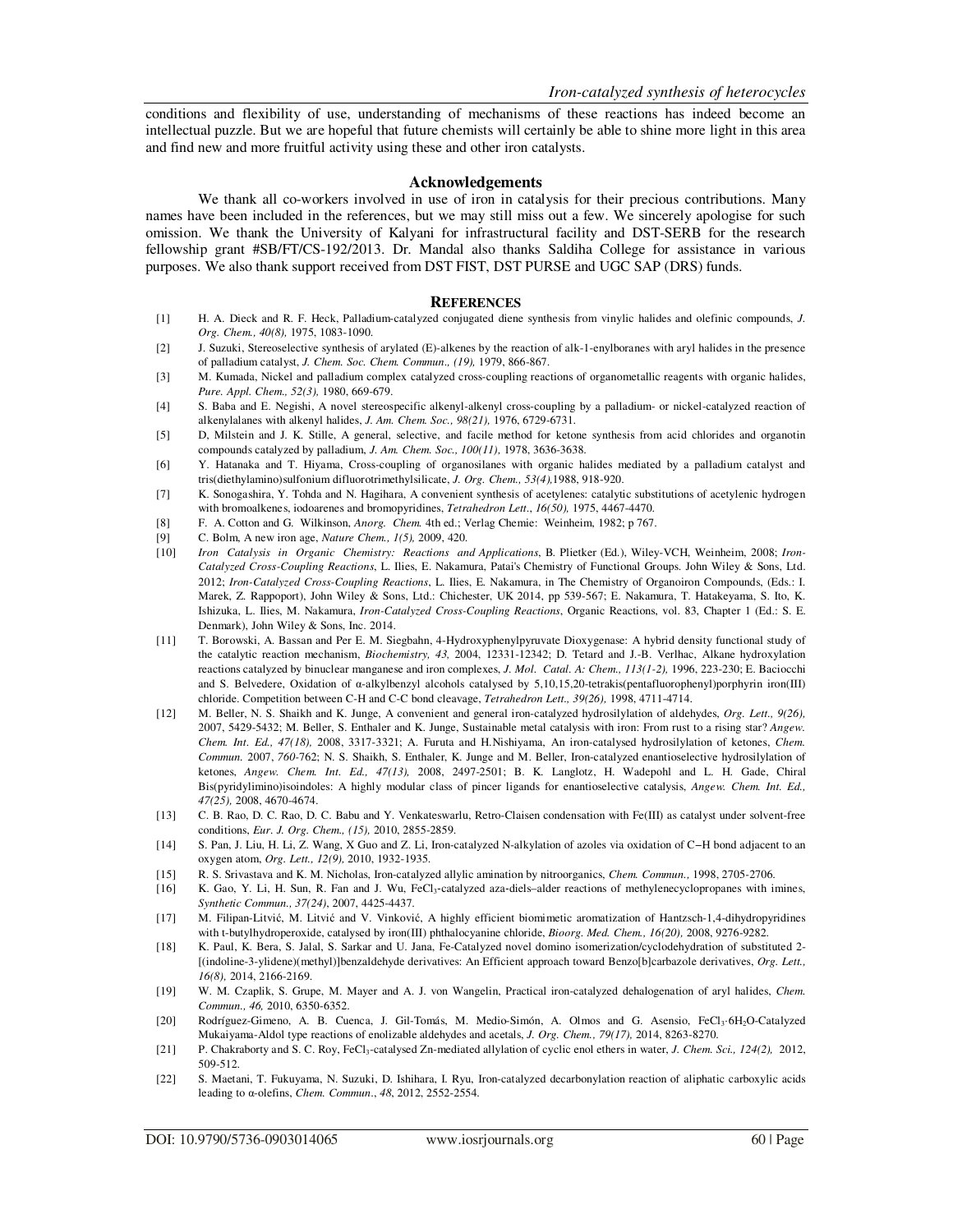- [23] L. Y. Chan, J. S. K. Lim, S. Kim, Iron-catalyzed reductive dehydroxylation of benzylic alcohols using polymethylhydrosiloxane (PMHS), *Synlett, (19),* 2011, 2862-2866.
- [24] Boudier, P. -A. R. Breuil, L. Magna, C. Rangheard, J. Ponthus, H. Olivier-Bourbigou, P. Braunstein, Novel catalytic system for ethylene oligomerization: an iron(III) complex with an anionic N,N,N ligand, *Organometallics*, *30(10)*, 2011, 2640-2642.
- [25] G. B. Kok, P. J. Scammells, Further investigations into the N-demethylation of oripavine using iron and stainless steel, *Org. Biomol. Chem., 9,*2011, 1008-1011.
- [26] E. Shirakawa, N. Uchiyama, T. Hayashi, Iron-catalyzed oxidative coupling of alkylamides with arenes through oxidation of alkylamides followed by friedel−crafts alkylation, *J. Org. Chem., 76,* 2011, 25-34.
- [27] J. N. Rosa, R. S. Reddy, N. R. Candeias, P. M. S. D. Cal, P. M. P. Gois, NHC−Iron-catalyzed aerobic oxidative aromatic esterification of aldehydes using boronic acids, *Org. Lett*., *12(12)*, 2010, 2686-2689.
- [28] S. –Y. Zhang, Y. –Q. Tu, C. –A. Fan, F. –M. Zhang, L. Shi, Iron-catalyzed C(sp3)-C(sp3) bond formation through C(sp3)-H functionalization: A cross-coupling reaction of alcohols with alkenes, *Angew. Chem. Int. Ed., 48(46),* 2009, 8761-8765.
- [29] J. Norinder, A. Matsumoto, N. Yoshikai, E. J. Nakamura, Iron-catalyzed direct arylation through directed C−H bond activation, *Am. Chem. Soc., 130(18),* 2008, 5858-5859; K. Bera, S. Sarkar, S. Jalal, U. Jana, Synthesis of substituted phenanthrene by iron(iii)-catalyzed intramolecular alkyne–carbonyl metathesis, *J. Org. Chem.,77(19),* 2012, 8780-8786; R. B. Bedford, M. Nakamura, N. J. Gower, M. F. Haddow, M. A. Hall, M. Huwe, T. Hashimoto, R. A. Okopie, Iron-catalysed Suzuki coupling? A cautionary tale, *Tetrahedron Lett., 50(45),* 2009, 6110-6111.
- [30] Y. Cheng, W. Dong, L. Wang, K. Parthavearathy, C. Bolm, Iron-catalyzed hetero-cross-dehydrogenative coupling reactions of sulfoximines with diarylmethanes: a new route to n-alkylated sulfoximines, *Org. Lett., 16(7),* 2014, 2000-2002; A. Correa, C. Bolm, Iron-catalyzed N-arylation of nitrogen nucleophiles, *Angew. Chem. Int. Ed., 46(46),* 2007, 8862-8865; A. Correa, A. Bolm, A. Iron-catalyzed C-N cross-coupling of sulfoximines with aryl iodides, *Adv. Synth. Catal., 350(3),* 2008, 391-394; A. Correa, S. Elmore, C. Bolm, Iron-catalyzed N-arylations of amides, *Chem. - Eur. J., 14(12),* 2008, 3527-3529.
- [31] O. Bistri, A. Correa, C. Bolm, Iron-catalyzed C-O cross-couplings of phenols with aryl iodides, *Angew. Chem. Int. Ed., 47(3),*  2008, 586-588.
- [32] Correa, M. Carril, C. Bolm, Iron-catalyzed S-arylation of thiols with aryl iodides, *Angew. Chem. Int. Ed., 47(15),* 2008, 2880- 2883; H. Tian, C. Zhu, H. Yang, H. Fu, Iron or boron-catalyzed C–H arylthiation of substituted phenols at room temperature, *Chem. Commun., 50,* 2014, 8875-8877.
- [33] F. Labre, Y. Gimbert, P. Bannwarth, S. Olivero, E. Duñach, P.Y. Chavant, Application of cooperative iron/copper catalysis to a palladium-free borylation of aryl bromides with pinacolborane, *Org. Lett., 16(9),* 2014, 2366-2369; G. Yan, Y. Jiang, C. Kuang, S. Wang, H. Liu, Y. Zhang and J. Wang, Nano-Fe<sub>2</sub>O<sub>3</sub>-catalyzed direct borylation of arenes, *Chem. Commun., 46, 2010, 3170-*3172.
- [34] J. M. S. Cardoso, R. Lopes and B. Royo, Dehydrogenative silylation of alcohols catalysed by half-sandwich iron N-heterocyclic carbene complexes, *J. Organomet. Chem., 775,* 2015, 173-177.
- [35] M. Stein, J. Wieland, P. Steurer, F. Tolle, R. Mulhaupt and B. Breit, Iron nanoparticles supported on chemically-derived graphene: catalytic hydrogenation with magnetic catalyst separation, *Adv. Synth. Catal., 353(4),* 2011, 523-527; S. M. Roopan, F. R. N. Khan and B. K. Mandal, Fe nano particles mediated C–N bond-forming reaction: Regioselective synthesis of 3-[(2 chloroquinolin-3-yl)methyl]pyrimidin-4(3H)ones, *Tetrahedron Lett., 51(17),* 2010, 2309-2311.
- [36] S. P. de Visser, D. Kumar, *Iron-Containing Enzymes: Versatile Catalysts of Hydroxylation Reactions in Nature*, Royal Society of Chemistry, Cambridge, 2011; B. Plietker, *Iron Catalysis in Organic Chemistry*, Wiley-VCH, Weinheim, 2008; C. Bolm, J. Legros, J. Le Paih, L. Zani, Iron-catalyzed reactions in organic synthesis, *Chem. Rev., 104(12),* 2004, 6217-6254; W. Nam, S.-Y. Oh, Y. J. Sun, J. Kim, W.-K. Kim, S. K. Woo, W. Shin, Factors affecting the catalytic epoxidation of olefins by iron porphyrin complexes and H2O2 in protic solvents, *J. Org. Chem., 68(20),* 2003, 7903-7906; F. G. Gelalcha, Biomimetic iron-catalyzed asymmetric epoxidations: Fundamental concepts, challenges and opportunities, *Adv. Synth. Catal., 356(2-3),* 2014, 261-299.
- [37] J. –B. Galey, O. Destre´e, J. Dumats, S. Ge´nard, P. Tachon, Protection against oxidative damage by iron chelators: Effect of lipophilic analogues and prodrugs of N,N'-Bis(3,4,5-trimethoxybenzyl)ethylenediamine- N,N'-diacetic acid (OR10141), *J. Med. Chem., 43(7),* 2000, 1418-1421.
- [38] B. D. Sherry, A. Fürstner, PATAI'S Chemistry of Functional Groups, Online 2009–2012 John Wiley & Sons, Ltd.; B. D. Sherry, A. Fürstner, The promise and challenge of iron-catalyzed cross coupling, *Acc. Chem. Res*., *41(11)*, 2008, 1500-1511.
- [39] J. Kleimark, A. Hedström, P.-F. Larsson, C. Johansson, P.-O. Norrby, Mechanistic investigation of iron-catalyzed coupling reactions, *ChemCatChem, 1(1),* 2009, 152-161; J. Kleimark, P.-F. Larsson, P. Emamy, A. Hedström, P.-O. Norrby, Low temperature studies of iron-catalyzed cross-coupling of alkyl grignard reagents with aryl electrophiles, *Adv. Synth. Catal., 354(2- 3),* 2012, 448-456; M. Tamura, J. K. Kochi, Vinylation of Grignard reagents. Catalysis by iron, *J. Am.Chem. Soc., 93(6),* 1971, 1487-1489; S. C. Bart.; K. Chlopek,E. Bill, M. W. Bouwkamp, E. Lobkovsky, F. Neese, K. Wieghardt, P. J. Chirik, Electronic structure of bis(imino)pyridine iron dichloride, monochloride, and neutral ligand complexes: A combined structural, spectroscopic, and computational study, *J. Am. Chem. Soc., 128(42),* 2006, 13901-13912; A. Fürstner, R. Martin, H. Krause, G. Seidel, G. Goddard, C. W. Lehmann, Preparation, structure, and reactivity of nonstabilized organoiron compounds. implications for iron-catalyzed cross coupling reactions, *J. Am. Chem. Soc., 130(27),* 2008, 8773-8787.
- [40] J. K. Kochi, Homo coupling, disproportionation and cross coupling of alkyl groups. Role of the transition metal catalyst, *J. Organomet. Chem., 653(1-2),* 2002, 11-19; R. S. Smith, J. K. Kochi, Mechanistic studies of iron catalysis in the cross coupling of alkenyl halides and Grignard reagents, *J. Org. Chem., 41(3),* 1976, 502-509.
- [41] B. Bogdanovic´and M. Schwickardi, Transition metal catalyzed preparation of grignard compounds, *Angew. Chem. Int. Ed., 39(24)*, 2000, 4610-4612; L. E. Aleandri, B. Bogdanovic´, P. Bons, C. Dürr, A. Gaidies, T. Hartwig, S. C. Huckett, M. Lagarden, U. Wilczok, R. A. Brand, Inorganic Grignard reagents. Preparation and their application for the synthesis of highly active metals, intermetallics, and alloys *Chem. Mater., 7(6),* 1995, 1153-1170; A. Fürstner, A. Leitner, M. Méndez, H. Krause, Iron-catalyzed cross-coupling reactions, *J. Am. Chem. Soc., 124(46),* 2002, 13856-13863; G. Cahiez, S. Marquais, Cu-catalyzed alkylation and Fe catalyzed alkenylation of organomanganese reagents, *Pure Appl. Chem., 68(1),* 1996, 53; G. Cahiez, S. Marquais, Highly chemo- and stereoselective Fe-catalyzed alkenylation of organomanganese reagents, *Tetrahedron Lett., 37,* 1996, 1773-1776.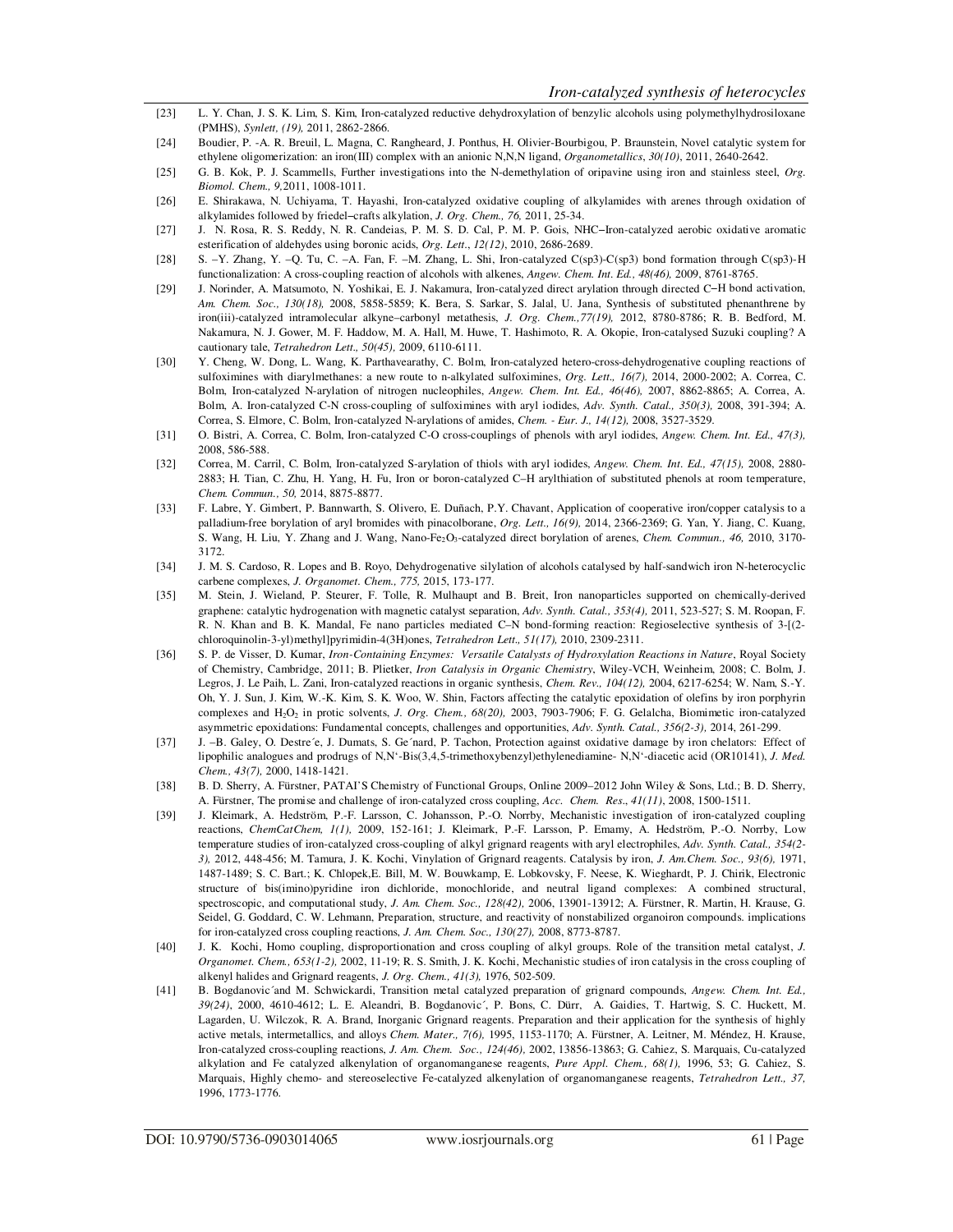- [42] S. M. Neumann, J. K. Kochi, Synthesis of olefins. Cross-coupling of alkenyl halides and Grignard reagents catalyzed by iron complexes, *J. Org. Chem., 40(5),* 1975, 599-606; R. S. Smith, J. K. Kochi, Mechanistic studies of iron catalysis in the cross coupling of alkenyl halides and Grignard reagents, *J. Org. Chem., 41(3),*1976, 502-509.
- [43] R. Surasani, D. Kalita, A. V. D. Rao, K. B. Chandrasekhar, Palladium-catalyzed C–N and C–O bond formation of N-substituted 4-bromo-7-azaindoles with amides, amines, amino acid esters and phenols, *Beilstein J. Org. Chem., 8,* 2012, 2004-2018; N. Miyaura , A. Suzukίnt, Palladium-catalyzed cross-coupling reactions of organoboron compounds, *Chem. Rev., 95(7),* 1995, 2457-2483; X.-F. Cheng, Y. Li, Y.-M. Su, F. Yin, J.-Y. Wang, J. Sheng, H. U. Vora, X.-S. Wang, J.-Q. Yu, Pd(II)-catalyzed enantioselective C–H activation/C–O bond formation: Synthesis of chiral benzofuranones, *J. Am. Chem. Soc., 135(4),* 2013, 1236-1239; C. J. Diez-Holz, C. Böing, G. Franciò, M. Hölscher, W. Leitner, Phosphoramidite quinaphos-type ligands for highly selective Ni-catalysed asymmetric C–C bond forming reactions, *Eur. J. Org. Chem., (18),* 2007, 2995-3002; H. Cao, H. Zhan, J. Cen, J. Lin, Y. Lin, Q. Zhu, M. Fu, H. Jiang, Copper-catalyzed C–O bond formation: An efficient one-pot highly regioselective synthesis of furans from (2-furyl)carbene complexes, *Org. Lett., 15(5),* 2013, 1080-1083; B. H. Lipshutz, S. Huang, W. W. Y. Leong, G. Zhong, N. A. Isley, C–C Bond formation via copper-catalyzed conjugate addition reactions to enones in water at room temperature, *J. Am. Chem. Soc., 134(49),* 2012, 19985-19988; S. Z. Tasker, E. A. Standley, T. F. Jamison, Recent advances in homogeneous nickel catalysis*Nature*, *509*, 2014, 299-309.
- [44] M. Murata, T. Yasumoto, The structure elucidation and biological activities of high molecular weight algal toxins: maitotoxin, prymnesins and zooxanthellatoxins, *Nat. Prod. Rep., 17(3),* 2000, 293-314; S. S. Bhagwat, P. R. Hamann, W. C. Still, S. Buntiny, F. A. Fitzpatrick, *Nature*, *315*, 1985, 511; V. N. Kale, D. L. J. Clive, Studies related to thromboxane A2: a formal synthesis of optically active 9.alpha., 11.alpha.-thiathromboxane A2 methyl ester from levoglucosan, *J. Org. Chem.* 1984, *49(9)*, 1554-1563; R. S. Ward, Lignans neolignans, and related compounds, *Nat. Prod. Rep., 10(1),* 1993, 1-28; *12*, 1995, 183-205; *14*, 1997, 43-74.
- [45] S.-I. Murahashi, Y. Oda, T. Naota, Fe<sub>2</sub>O<sub>3</sub>-catalyzed Baeyer-Villiger oxidation of ketones with molecular oxygen in the presence of aldehydes, *Tetrahedron Lett., 33(49),* 1992, 7557-7560.
- [46] M. Rosenblum*,* Organoiron complexes as potential reagents in organic synthesis*, Acc. Chem. Res*., *7(4)*, 1974, 122-128.
- [47] L. R. Cox, S. V. Ley, Tricarbonyliron complexes: an approach to acyclic stereocontrol, *Chem. Soc. Rev., 27,* 1998, 301-314.
- [48] C. Möller, M. Mikulás, F. Wierchem, K. Rück-Braun, Synthesis of 5-Substituted α,β-Butenolides by Iron-promoted Intramolecular Cyclocarbonylation: Addition of organometallic reagents to iron-substituted enals, *Synlett*, (2), 2000, 182-184.
- [49] S. Saha, S. K. Mandal, S. C. Roy, Fe(III) chloride catalyzed conversion of epoxides to acetonides, *Tetrahedron Lett., 49(41),* 2008, 5928-5930.
- [50] H. Li, J. Yang, Y. Liu, Y. Li*,* Iron-catalyzed cascade arene−aldehyde addition/cyclizations for the highly efficient synthesis of xanthenes and its analogous: Observation of a C−C bond cleavage in indole-based triarylmethanes, *J. Org. Chem.* 2009, *74(17)*, 6797-6801.
- [51] S. K. Das, R. Singh, G. Panda, A New Synthetic Route to Unsymmetrical 9-Arylxanthenes, *Eur. J. Org. Chem., (28),* 2009, 4757-4761.
- [52] X. Xu, X. Xu, H. Li, X. Xie, Y. Li, Iron-catalyzed, microwave-promoted, one-pot synthesis of 9-substituted xanthenes by a cascade benzylation - cyclization process, *Org. Lett*., *12(1)*, 2010, 101-103.
- [53] K. Bera, S. Sarkar, S. Biswas, S. Maiti, U. Jana, Iron-catalyzed synthesis of functionalized 2h-chromenes via intramolecular alkyne−carbonyl metathesis, *J. Org. Chem., 76(9),* 2011, 3539-3544.
- [54] S. Jalal, S. Sarkar, K. Bera, S. Maiti, U. Jana, Synthesis of nitroalkenes involving a cooperative catalytic action of iron(iii) and piperidine: a one-pot synthetic strategy to 3-alkylindoles, 2h-chromenes and n-arylpyrrole, *Eur. J. Org. Chem.,* 2013, 4823-4828.
- [55] K. Bera, S. Jalal, S. Sarkar, U. Jana, FeCl<sub>3</sub>-catalyzed synthesis of functionally diverse dibenzo[b,f]oxepines and benzo[b]oxepines via alkyne–aldehyde metathesis, *Org. Biomol. Chem., 12,* 2014, 57-61.
- [56] J. M. Takacs, J. J. Weidner, P. W. Newsome, B. E. Takacs, R. Chidambaram, R. Shoemaker, Catalytic iron-mediated enediene carbocyclizations: Investigations into the stereoselective formation of bicyclic ring systems, *J. Org. Chem., 60(11),* 1995, 3473- 3486.
- [57] H. Ohara, K. Kudo, T. Itoh, M. Nakamura, E. Nakamura, Fe(III)-catalyzed radical cyclization of cyclopropanone thioacetal, *Heterocycles*, *52(2)*, 2000, 505-510.
- [58] R. Martin, A. Fürstner, Cross-coupling of alkyl halides with aryl grignard reagents catalyzed by a low-valent iron complex, *Angew Chem. Int. Ed*., *43(30)*, 2004, 3955-3957.
- [59] Furstner, R. Martin, H. Krause, G. Seidel, R. Goddard, C. W. Lehmann, Preparation, structure, and reactivity of nonstabilized organoiron compounds. implications for iron-catalyzed cross coupling reactions, *J. Am. Chem. Soc., 130(27),* 2008, 8773-8787.
- [60] T. Taniguchi, T. Fujii, H. Ishibashi, Iron-mediated one-pot formal nitrocyclization onto unactivated alkenes, *Org. Biomol. Chem*., *9*, 2011, 653-655.
- [61] G. Hilt, P. Bolze, I. Kieltsch, An iron-catalysed chemo- and regioselective tetrahydrofuran synthesis, *Chem. Commun.* 2005, 1996-1998.
- [62] F. Benfatti, F. de Nanteuil, J. Waser, Iron*-*catalyzed [3 + 2] annulation of aminocyclopropanes with aldehydes: stereoselective synthesis of aminotetrahydrofurans, *Org. Lett*., *14(1)*, 2012, 386-389.
- [63] M. Carril, A. Correa, C. Bolm, Iron-catalyzed Sonogashira reactions, *Angew Chem. Int. Ed., 47(26),* 2008, 4862-4865; C. M. R. Volla, P. Vogel, Iron/copper-catalyzed C–C cross-coupling of aryl iodides with terminal alkynes, *Tetrahedron Lett., 49(41),* 2008, 5961-5964; N. Panda, A. K. Jena, S. Mohapatra, Ligand-free Fe–Cu cocatalyzed cross-coupling of terminal alkynes with aryl halides, *Chem. Lett., 40(9),* 2011, 956-958.
- [64] S. Pathak, K. Debnath, Md. M. R. Mollick, A. Pramanik, Facile cyclization in the synthesis of highly fused diaza cyclooctanoid compounds using retrievable nano magnetite-supported sulfonic acid catalyst, *RSC Adv., 4,* 2014, 23779-23789.
- [65] K.C. Prousis, N. Avlonitis, G. A. Heropoulos, T. Calogeropoulou, FeCl3-catalysed ultrasonic-assisted, solvent-free synthesis of 4-substituted coumarins. A useful complement to the Pechmann reaction*, Ultrason. Sonochem., 21(3),* 2014, 937-942.
- [66] J. M. Takacs, J. J. Weidner, P. W. Newsome, B. E. Takacs, R. Chidambaram,, R. Shoemaker, Catalytic iron-mediated enediene carbocyclizations: Investigations into the stereoselective formation of bicyclic ring systems, *J.Org. Chem., 60(11),* 1995, 3473- 3486.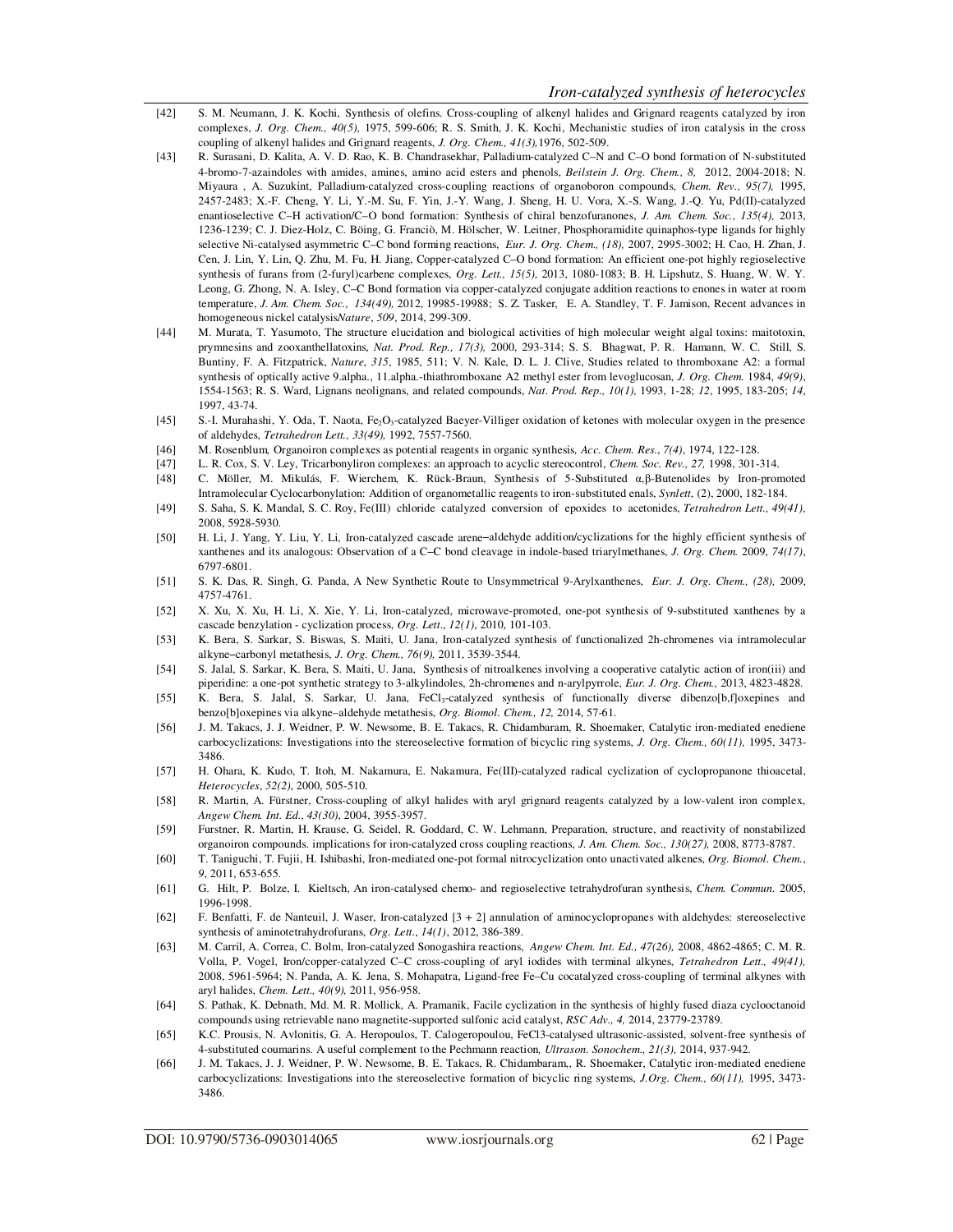- [67] K. B. Sharpless, A. O. Chong, J. Oshima, Osmium-catalyzed vicinal oxyamination of olefins by Chloramine-T, *J. Org. Chem., 41(1),* 1976, 177-179.
- [68] G. –S. Liu, Y. –Q. Zhang, Y. –A. Yuan, H. Xu, Iron(II)-catalyzed intramolecular aminohydroxylation of olefins with functionalized hydroxylamines, *J. Am. Chem. Soc., 135(9),* 2013, 3343-3346.
- [69] K. S. Williamson, T. P. Yoon, Iron-catalyzed aminohydroxylation of olefins, *J. Am. Chem. Soc., 132(13),* 2010, 4570-4571.
- [70] D. J. Michaelis, K. S. Williamson, T. P. Yoon, Oxaziridine-mediated enantioselective aminohydroxylation of styrenes catalyzed by copper(II) bis(oxazoline) complexes, *Tetrahedron*, *65(26)*, 2009, 5118-5124; D. J. Michaelis, C. J. Shaffer, T. P. Yoon, Copper(II)-catalyzed aminohydroxylation of olefins, *J. Am. Chem. Soc., 129(7),* 2007, 1866-1867.
- [71] Y. –Q. Zhang, Y. –A. Yuan, G. –S. Liu, H. Xu, Iron(II)-catalyzed asymmetric intramolecular aminohydroxylation of indoles, *Org. Lett., 15(15),* 2013, 3910-3913.
- [72] T. Bach, B. Schlummer, K. Harms, Iron(II)-catalyzed intramolecular aminochlorination of alkenes, *Chem. Commun., (4),* 2000, 287-288; T. Bach, B. Schlummer, K. Harms, *Chem.–Eur. J., 7(12),* 2001, 2581-2586.
- [73] J. Childs, D. C. Craig, M. L. Scudder, H. A. Goodwin, Structural and Electronic Properties of the Iron(II) and Nickel(II) Bis(ligand) Complexes of 6-(5-Methyl-1,2,4-oxadiazol-3-yl)-2,2′-bipyridine— a Terpyridine-Based Tridentate, *Aust. J. Chem., 52(7),* 1999, 673-680; C. Richardson, P. J. Steel, The first metal complexes of 3,3′-bi-1,2,4-oxadiazole: A curiously ignored ligand, *Inorg. Chem. Commun.* 2007, *10(8)*, 884-887.
- [74] J. Garfunkle, C. Ezzili, T. J. Rayl, D. G. Hochstatter, I. Hwang, D. L. Boger, Optimization of the central heterocycle of αketoheterocycle inhibitors of fatty acid amide hydrolase, *J. Med. Chem., 51(15),* 2008, 4392-4403.
- [75] V. Maftei, E. Fodor, P. G. Jones, M. H. Franz, G. Kelter, H. Fiebig, I. Neda, Synthesis and characterization of novel bioactive 1,2,4-oxadiazole natural product analogs bearing the N-phenylmaleimide and N-phenylsuccinimide moieties, *Beilstein J. Org. Chem.* 2013, *9(11)*, 2202-2215.
- [76] K. Itoh, H. Sakamaki, C. A. Horiuchi, *Synthesis*, (12), 2005, 19351938.
- [77] A. P. Piccionello, A. Guarcello, S. Buscemi, N. Vivona, A. Pace, Synthesis of amino-1,2,4-triazoles by reductive ANRORC rearrangements of 1,2,4-oxadiazoles, *J. Org. Chem., 75 (24),* 2010, 8724–8727.
- [78] A. Horiuchi, S. Kiji, A new α-iodination of ketones using iodine-ammonium cerium(IV) nitrate in alcohol or acetic acid, *Bull. Chem. Soc. Jpn.* 1997, *70(2)*, 421-426.
- [79] M. H. Potashman, J. Bready, A. Coxon, T. M. Jr. DeMelfi, L. DiPietro, N. Doerr, D. Elbaum, J. Estrada, P. Gallant, J. Germain, Y. Gu, J. -C. Harmange, S. A. Kaufman, R. Kendall, J. L. Kim, G. N. Kumar, A. M. Long, S. Neervannan, V. F. Patel, A. Polverino, P. Rose, S. Van der Plas, D. Whittington, R. Zanon, H. Zhao, Design, synthesis, and evaluation of orally active benzimidazoles and benzoxazoles as vascular endothelial growth factor-2 receptor tyrosine kinase inhibitors, *J. Med. Chem., 50(18),* 2007, 4351-4373.
- [80] Y. Kawashita, N. Nakamichi, H. Kawabata, M. Hayashi, Direct and practical synthesis of 2-arylbenzoxazoles promoted by activated carbon, *Org. Lett., 5(20),* 2003, 3713-3715; J. A. Seijas, M. P. Vázquez-Tato, M. R. Carballido-Reboredo, J. Crecente-Campo, L. Romar-Lo´pez, Lawesson's reagent and microwaves: A new efficient access to benzoxazoles and benzothiazoles from carboxylic acids under solvent-free conditions, *Synlett, (2),* 2007, 313-317.
- [81] J. Bonnamour, C. Bolm, Iron-catalyzed intramolecular O-arylation: Synthesis of 2-aryl benzoxazoles, *Org. Lett.,* 2008, *10(13)*, 2665-2667.
- [82] O. Debleds, C. DalZotto, E. Vrancken, J. -M. Campagne, P. Retail-leau, A dual gold-iron catalysis for a one-pot synthesis of 2,3 dihydroisoxazoles from propargylic alcohols and N-protected hydroxylamines, *Adv. Synth. Catal., 351(11-12),* 2009, 1991-1998.
- [83] O. Debleds, E. Gayon, E. Ostaszuk, E. Vrancken,, J. –M. Campagne, A versatile iron-catalyzed protocol for the one-pot synthesis of isoxazoles or isoxazolines from the same propargylic alcohols, *Chem. Eur. J., 16(40),* 2010, 12207-12213.
- [84] B. J. Stokes, C. V. Vogel, L. K. Urnezis, M. Pan, T. G. Driver, Intramolecular Fe(II)-catalyzed N−O or N−N bond formation from aryl azides, *Org. Lett., 12(12)*, 2010, 2884-2887.
- [85] Székely, Á. Sinai, E. B. Tóth, Z. Novák, Utilization of a copper on iron catalyst for the synthesis of biaryl systems and benzoxazines via oxidative arylation of anilide derivatives, *Synthesis* 2014, *46(14)*, 1871-1880.
- [86] M. S. Sigman, B. E. Eaton, The first iron-mediated catalytic carbon-nitrogen bond formation: [4 + 1] Cycloaddition of allenyl imines and carbon monoxide, *J. Org. Chem., 59(24),* 1994, 7488-7491.
- [87] K. Komeyama, T. Morimoto, K. Takaki, A simple and efficient iron-catalyzed intramolecular hydroamination of unactivated olefins, *Angew. Chem. Int. Ed., 45(18),* 2006, 2938-2941.
- [88] J. Fan, L. Gao, Z. Wang, Facile construction of highly functionalized 2-pyrrolines viaFeCl3-catalyzed reaction of aziridines with arylalkynes, *Chem. Commun*. 2009, 5021-5023.
- [89] S. A. Cramer, D. M. Jenkins, Synthesis of aziridines from alkenes and aryl azides with a reusable macrocyclic tetracarbene iron catalyst, *J. Am. Chem. Soc., 133(48),* 2011, 19342-19345.
- [90] R. M. Carballo, M. Purino, M. A. Ramίrez, V. S. Martίn, J. I. Padrón, Iron(III)-catalyzed consecutive Aza-Cope-Mannich cyclization: Synthesis of trans-3,5-dialkyl pyrrolidines and 3,5-dialkyl-2,5-dihydro-1H-pyrroles, *Org. Lett.* 2010, *12(22)*, 5334- 5337.
- [91] T. Taniguchi, T. Fujii, H. Ishibashi, Iron-mediated one-pot formal nitrocyclization onto unactivated alkenes, *Org. Biomol. Chem., 9(3),* 2011, 653-655.
- [92] P. Dieskau, M. S. Holzwarth, B. Plietker, Fe-catalyzed allylic C-C-bond activation: vinylcyclopropanes as versatile a1,a3,d5 synthons in traceless allylic substitutions and [3 + 2]-cycloadditions, *J. Am. Chem. Soc., 134(11),* 2012, 5048-5051.
- [93] T. Hennessy, T. A. Betley, Complex N-heterocycle synthesis via iron-catalyzed, direct C-H bond amination, *Science, 340(6132),*  2013, 591-595.
- [94] S. Maiti, S. Biswas, U. Jana, Iron (III)-catalyzed four-component coupling reaction of 1, 3-dicarbonyl compounds, amines, aldehydes, and nitroalkanes: a simple and direct synthesis of functionalized pyrroles, *J. Org. Chem., 75(5),* 2010, 1674-1683.
- [95] S. Sarkar, K. Bera, S. Maiti, S. Biswas, U. Jana, Three-component coupling synthesis of diversely substituted N-aryl pyrroles catalyzed by iron (III) chloride, *Synthetic Commun., 43(11),* 2013, 1563-1570.
- [96] S. Jalal, S. Sarkar, K. Bera, S. Maiti,, U. Jana, Synthesis of nitroalkenes involving a cooperative catalytic action of iron(III) and piperidine: A one-pot synthetic strategy to 3-alkylindoles, 2H-chromenes and N-arylpyrrole, *Eur. J. Org. Chem., (22),* 2013, 4823-4828.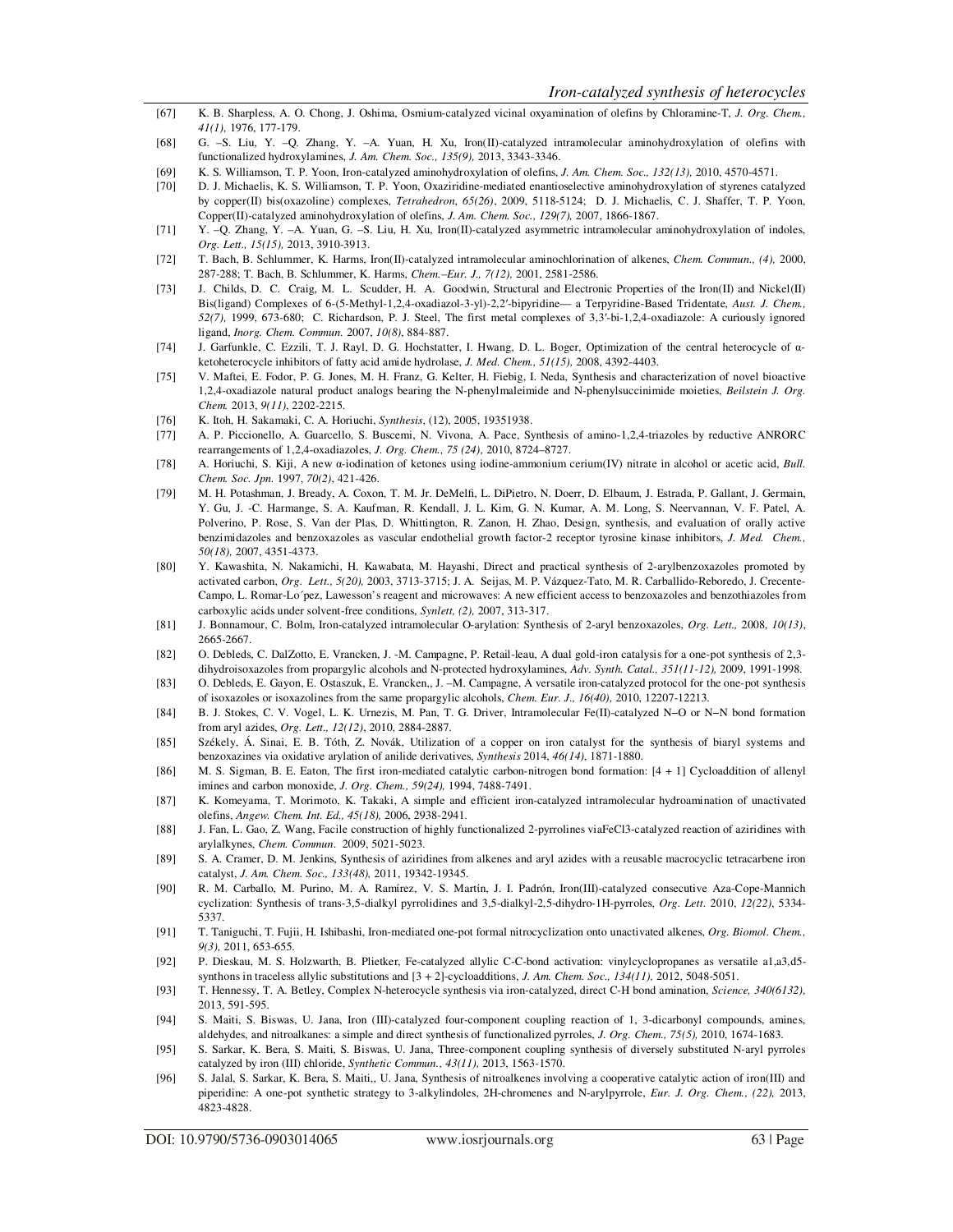- [97] H. Hemetsberger, D. Knittel, Synthese und thermolyse von α-azidoacrylestern, *Monatsh. Chem., 103(1),* 1972, 194-204; D. Knittel, Verbesserte synthese von α-azidozimtsäure-estern und 2H-azirinen, *Synthesis, (2),* 1985, 186-188.
- [98] J. Bonnamour, C. Bolm, Iron(II) triflate as a catalyst for the synthesis of indoles by intramolecular C−H amination, *Org. Lett., 13(8),* 2011, 2012-2014.
- [99] Deak, M. Doda, L. Gyorgy, L. Hazai, L. Sterk, A new type of anticonvulsant: 1-aryl-3-oxotetrahydroisoquinolines, *J. Med. Chem., 20(11)*, 1977, 1384-1388; A. Numata, P. Yang, C. Takahashi, R. Fujiki, M. Nabae, E. Fujita, Cytotoxic triterpenes from a Chinese medicine, Goreishi, *Chem. Pharm. Bull., 37(3),* 1989, 648-651; C. V. Galliford, K. A. Scheidt, Pyrrolidinylspirooxindole natural products as inspirations for the development of potential therapeutic agents, *Angew. Chem. Int. Ed., 46(46),*  2007, 8748-8758; J. E. M. N. Klein, R. J. K. Taylor, Transition-metal-mediated routes to 3,3-disubstituted oxindoles through anilide cyclisation, *Eur. J. Org. Chem., (11),* 2011, 6821-6841; T. Piou, L. Neuville, J. Zhu, Activation of a C(sp3)-H bond by a transient σ-alkylpalladium(II) complex: Synthesis of spirooxindoles through a palladium-catalyzed domino carbopalladation/C(sp3)-C(sp3) bond-forming process, *Angew. Chem. Int. Ed., 51(46),* 2012, 11561-11565; P. Tolstoy, S. X. Y. Lee, C. Sparr, S. V. Ley, Synthesis of enantiomerically enriched 3-amino-2-oxindoles through a palladium-mediated asymmetric intramolecular arylation of α-ketimino amides, *Org. Lett., 14*, 2012, 4810-4813; Y. Nakao, S. Ebata, A. Yada, T. Hiyama, M. Ikawa, S. Ogoshi, Intramolecular arylcyanation of alkenes catalyzed by nickel/AlMe2Cl, *J. Am. Chem. Soc., 130(39),* 2008, 12874-12875.
- [100] W.-T. Wei, M.-B. Zhou, J.-H. Fan, W. Liu, R.-J. Song, Y. Liu, M. Hu, P. Xie, J.-H. Li, Synthesis of oxindoles by iron-catalyzed oxidative 1,2-alkylarylation of activated alkenes with an aryl C(sp2)-H bond and a C(sp3)-H bond adjacent to a heteroatom, *Angew. Chem. Int. Ed., 52(13),* 2013, 3638-3641.
- [101] R. Katritzky, Introduction: Heterocycles, *Chem. Rev.* 2004, *104(5)*, 2125-2126; K. Kaur, M. Jain, R. P. Reddy, R. Jain, Quinolines and structurally related heterocycles as antimalarials, *Eur. J. Med. Chem., 45(8),* 2010, 3245-3264; J. P. Michael, Quinoline, quinazoline and acridone alkaloids, *Nat. Prod. Rep., 25,* 2008, 166-187; J. C. Craig, P. E. Person, Potential antimalarials. 7. Tribromomethylquinolines and positive halogen compounds, *J. Med. Chem., 14(12),* 1971, 1221-1222; L. Zhi, C. M. Tegley, M. Christopher, K. B. Marschke, D. E. Mais, T. K. Jones, K. Todd, 5-Aryl-1,2,3,4-tetrahydrochromeno[3,4 f]quinolin-3-ones as a novel class of nonsteroidal progesterone receptor agonists: Effect of a-ring modification, *J. Med. Chem., 42(8),* 1999, 1466-1472; B. Lockhart, N. Bonhomme, A. Roger, G. Dorey, P. Casara, P. Lestage, Protective effect of the antioxidant 6-ethoxy-2,2-pentamethylen-1,2-dihydroquinoline (S 33113) in models of cerebral neurodegeneration., *Eur. J. Pharmacol., 416(1-2),* 2001, 59-68.
- [102] M. Zhang, T. Wang, B. Xiong, F. Yan, X. Wang, Y. Ding, Q. Song, Efficient synthesis of 2,4-diarylquinolines via Fe(III) trifluoroacetate catalyzed three-component reactions under solvent-free conditions, *Heterocycles,* 2012, *85(3)*, 639-649.
- [103] C. Yao, B. Qin, H. Zhang, J. Lu, D. Wang, S. Tu, One-pot solvent-free synthesis of quinolines by C–H activation/C–C Bond formation catalyzed by recyclable iron(III) triflate, *RSC Adv., 2,* 2012, 3759-3764.
- [104] Y. Zhang, M. Wang, P. Li, L. Wang, Iron-promoted tandem reaction of anilines with styrene oxides via c–c cleavage for the synthesis of quinolines, *Org. Lett., 14(9)*, 2012, 2206-2209.
- [105] S. Jalal, K. Bera, S. Sarkar, K. Paul, U. Jana, Efficient synthesis of functionalized dihydroquinolines, quinolines and dihydrobenzo [b] azepine via an iron (iii) chloride-catalyzed intramolecular alkyne–carbonyl metathesis of alkyne tethered 2 amino benzaldehyde/acetophenone derivatives, *Org. Biomol. Chem., 12(11),* 2014, 1759-1770.
- [106] K. Komeyama, R. Igawa, K. Takaki, Cationic iron-catalyzed intramolecular alkyne-hydroarylation with electron-deficient arenes *Chem. Commun., 46,* 2010, 1748-1750.
- [107] Z. Wang, S. Li, B. Yu, H. Wu, Y. Wang, X. Sun, FeCl3·6H2O-catalyzed intramolecular allylic amination: Synthesis of substituted dihydroquinolines and quinolines, *J. Org. Chem., 77(19)*, 2012, 8615-8620.
- [108] U. Jana, S. Maiti, S. Biswas, An efficient FeCl 3-catalyzed amidation reaction of secondary benzylic and allylic alcohols with carboxamides or p-toluenesulfonamide, *Tetrahedron Lett., 49(5),* 2008, 858-862.
- [109] S. Sarkar, K. Bera, S. Jalal, U. Jana, Synthesis of structurally diverse polyfunctional pyrrolo[1,2-a]quinolines by sequential ironcatalyzed three-component coupling and gold-catalyzed hydroarylation reactions, *Eur. J. Org. Chem., (27),* 2013, 6055-6061.
- [110] Q. Yang, T. Xu, Z. Yu, Iron-mediated carboarylation/cyclization of propargylanilines with acetals: A concise route to indeno[2,1-c]quinolines, *Org. Lett., 16(2),* 2014, 6310-6313.
- [111] K. Gao, Y. Li, H. Sun, R. Fan, J. Wu, FeCl<sub>3</sub>-catalyzed aza-diels–alder reactions of methylenecyclopropanes with imines, *Synthetic Commun.*, 37, 2007, 4425-4438.
- [112] Guérinot, A. Serra-Muns, C. Gnamm, C. Bensoussan, S. Reymond, J. Cossy, FeCl3-catalyzed highly diastereoselective synthesis of substituted piperidines and tetrahydropyrans, *Org. Lett.* 2010, *12(8)*, 1808-1811.
- [113] E. Shirakawa, N. Uchiyama, T. Hayashi, Iron-catalyzed oxidative coupling of alkylamides with arenes through oxidation of alkylamides followed by Friedel−Crafts alkylation, *J. Org. Chem., 76(1),* 2011, 25-34.
- [114] D. H. Mac, A. Sattar, S. Chandrasekhar, J. S. Yadav, R. Grée, Synthesis of new 4-methyl-3-piperidones via an iron-catalyzed intramolecular tandem isomerization–aldolisation process, *Tetrahedron,* 2012, *68(43)*, 8863-8868.
- [115] M. Sun, T. Zhang, W. Bao, FeCl3-Catalyzed cascade cyclization in one pot: synthesis of ring-fused tetrahydroquinoline derivatives from arylamines and N-substituted lactams, *J. Org. Chem., 78(16),* 2013, 8155-8160.
- [116] S. R. Kanth, G. V. Reddy, D. Maitraie, B. Narsaiah, P. S. Rao, K. R. Kumar, B. Sridhar, Iron(III) chloride catalysed threecomponent Grieco condensation: Synthesis of tetrahydropyrido[2′,3′:3,4]pyrazolo[1,5-a]pyrimidines/quinazolines, *J. Fluorine Chem.* 2006, *127(9)*, 1211-1221.
- [117] C. Ye, X. Yu, G. Qiu, J. Wu, Reaction of N-(2-alkynylbenzylidene)hydrazide with : A concise synthesis of H-pyrazolo[5,1 a]isoquinolines, *RSC Adv., 2,* 2012, 5961-5963.
- [118] R. Rohlmann, T. Stopka, H. Richter, O. G. Mancheño*,* Iron-catalyzed oxidative tandem reactions with TEMPO oxoammonium salts: Synthesis of dihydroquinazolines and quinolines, *J. Org. Chem., 78(12),* 2013, 6050-6064.
- [119] X. Zhang, D. Ye, H. Sun, D. Guo, J. Wang, H. Huang, X. Zhang, H. Jiang, H. Liu, Microwave-assisted synthesis of quinazolinone derivatives by efficient and rapid iron-catalyzed cyclization in water, *Green Chem., 11,* 2009, 1881-1888.
- [120] D. Zhao, Y.-R. Zhou, Q. Shena, J.-X. Li, Heavy element doping for enhancing thermoelectric properties of nanostructured zinc oxide, *RSC Adv., 4,* 2014, 6486-6468.